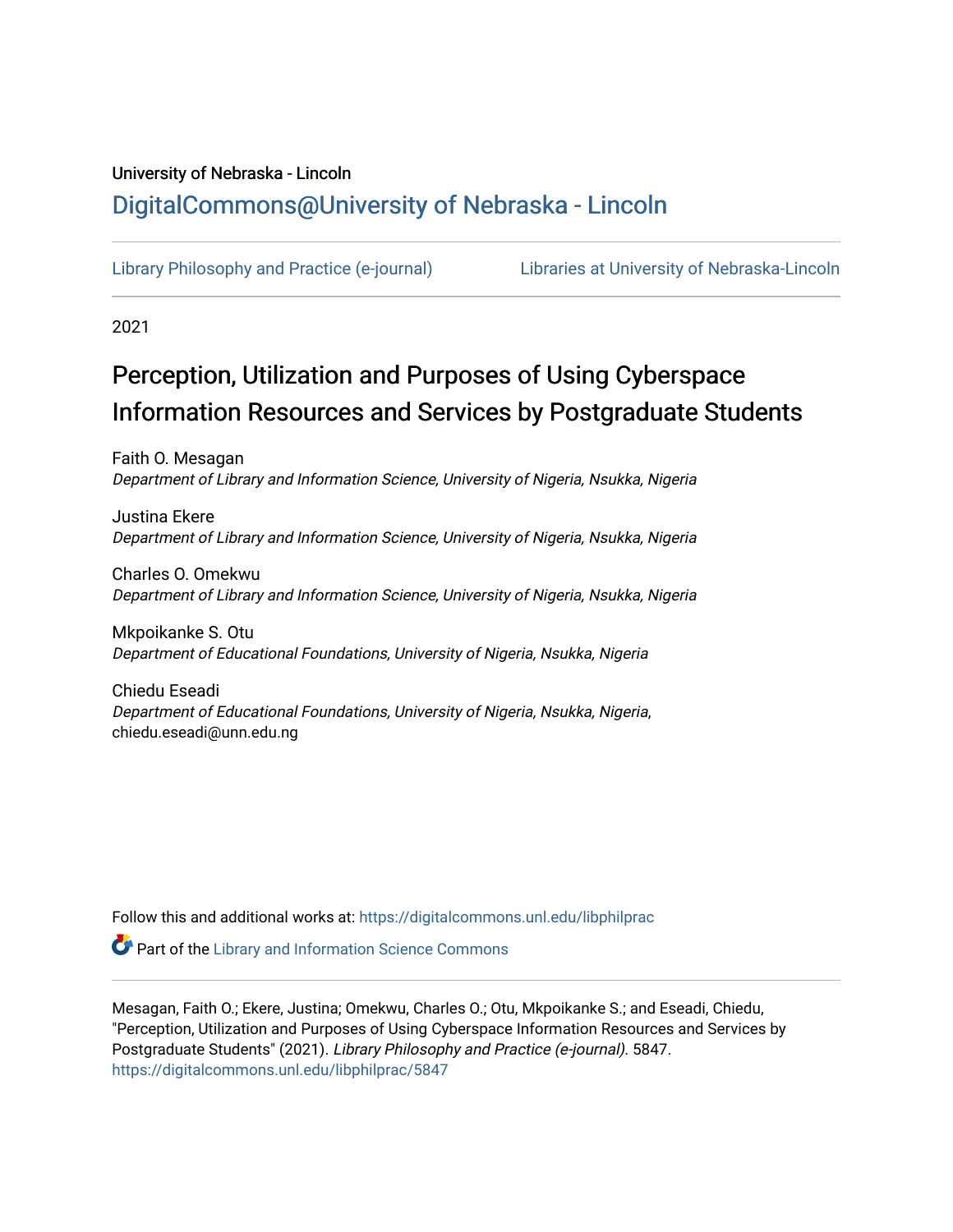# **Perception, Utilization and Purposes of Using Cyberspace Information Resources and Services by Postgraduate Students**

# **Faith O. Mesagan<sup>1</sup> , Justina Ekere<sup>1</sup> , Charles O. Omekwu<sup>1</sup> , Mkpoikanke S. Otu<sup>2</sup> , Chiedu Eseadi<sup>2</sup>**

<sup>1</sup>Department of Library and Information Science, University of Nigeria, Nsukka, Nigeria <sup>2</sup>Department of Educational Foundations, University of Nigeria, Nsukka, Nigeria

**Correspondence:** Justina Ekere, Department of Library and Information Science, University of Nigeria, Nsukka (E-mail: justina.ekere@unn.edu.ng)

#### **Abstract**

This study was carried out to investigate postgraduate students' perception, utilization and purposes of using cyberspace information resources and services in five federal universities in southwest Nigeria. The descriptive research design was adopted for this study. The purposive sampling technique was used to select a sample size of 1058 postgraduate students from five federal universities. Instrument for data collection include a well-structured questionnaire. The study witnessed a 95% return rate of the distributed questionnaire. The study used mean score  $(\bar{x})$  and Standard Deviation (SD) for data analysis. Results revealed that postgraduate students use cyberspace information resources and services for research purposes. The results also revealed that PG students' perception of cyberspace information resources and services were positive. Results showed that there is no significant difference in the mean ratings of male and female postgraduate students on the utilization of cyberspace information resources and services for research in federal universities in southwest Nigeria. Also, it was found that there is no significant difference in the mean ratings of male and female PG students on the perception of cyberspace information resources and services used for research in federal universities in southwest Nigeria. Results further revealed that there is no significant difference in the mean ratings of male and female PG students on the purposes of using cyberspace information resources and services in federal universities in Southwest Nigeria. The study recommended that university should consider other means of generating funds as the need for further research increase daily, internet connection be improved and extended without limitation.

Keywords: Cyberspace, Information Resources, Information Services, Perception, Utilization.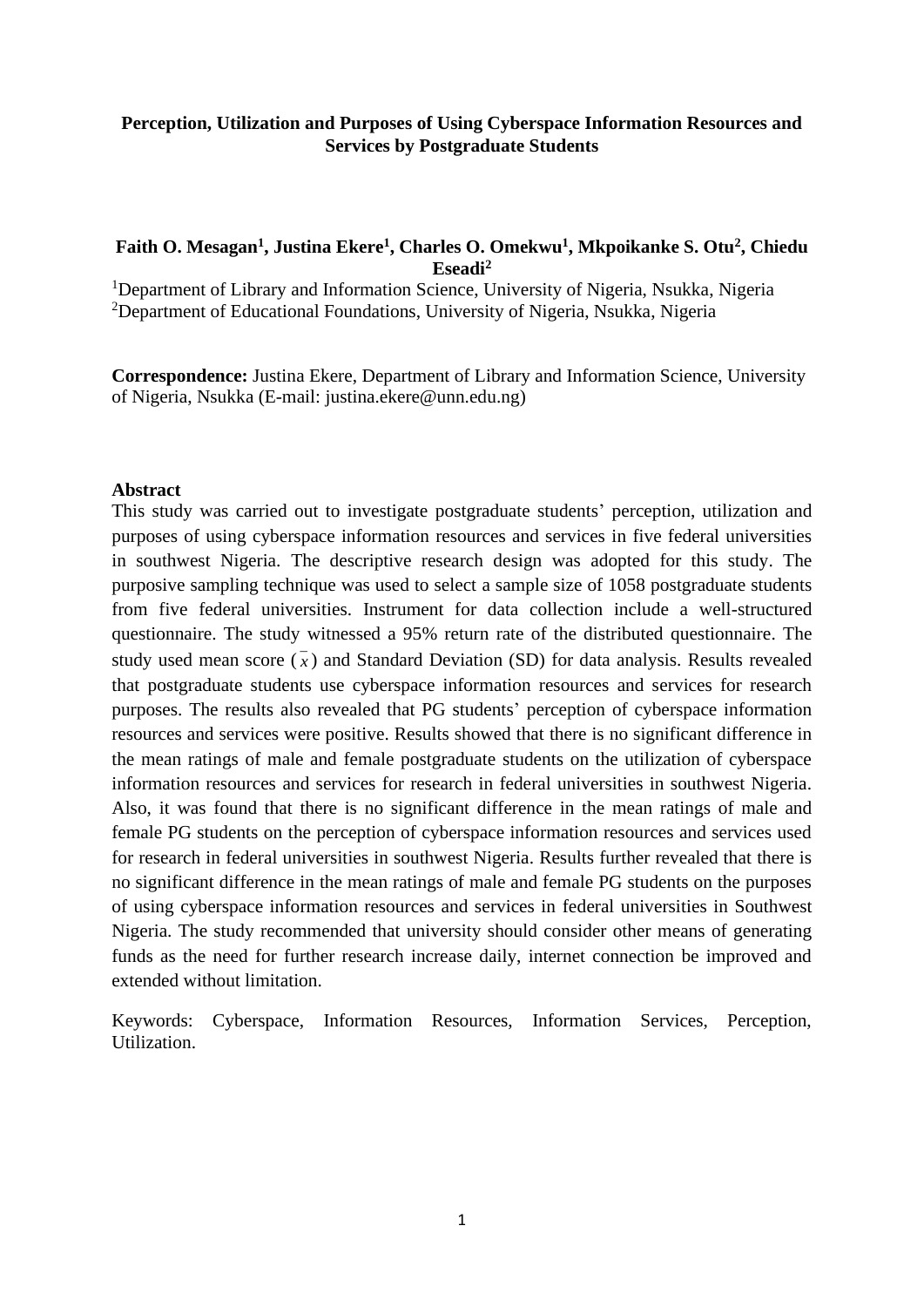#### **INTRODUCTION**

Perception is an act of being aware of one's environment through physical consciousness, which denotes an ability to understand. It is the process whereby people select, organize and interpret sensory stimulation into meaningful information about their work environment. Perception satisfies personal motive and at the same time affects acceptance and habits. Alsamydai et al (2014) described perception as a psychological ability to evaluate an object with some degree of favour or disfavour. In addition, there is cyberspace service perception which considers the user's judgment and evaluation of a cyberspace service performance received and how it compares to their need (Jiang & Wang, 2006).

Cyberspace is a technology that has kept pace with expectations for ease of use or functionality, resulting in calls for a return to the trusted way of making information available in an electronic way. The utilization of cyberspace information resources has brought about significantly different products and services in the library where services offered presently differ from those offered in the past. The term 'use' considers the extent to which people are making use of whatsoever resources that are available in the community or an organization (Omekwu, 2002). Omekwu (2002) opines further that utilization is a point where the individual uses the information, and the main function is to use the trial results and continue or discontinue to use the innovation at a later date. In this context, use means the extent to which cyberspace resources are being used for the effective retrieval of information services. For university library to be where they should be with their users, there is a need to take into cognizance the fact that the world is living in virtual realities as indicated by Omekwu and Echezona (2008) where library services are now in space without been affected by opening and closing hours. Cyberspace utilization is the presentation and distribution of instructional content through a web environment (e-teaching) to support learning and communication (Yusuf & Iwu, 2010). Utilization has user focus different from functionality and is not equivalent to accessibility. It is all about making website content available to and usable by users (Eyitayo, 2009).

Resources can be anything, person, or action to which one turns to for aid in time of need. Oyewusi and Oyeboade (2009) also support the view that cyberspace resources are collections of all text and bibliographic information sources; but go further to add that these resources also include information technology such as those that support browsing, authoring and communication like the computer and the internet. In the context of the present research,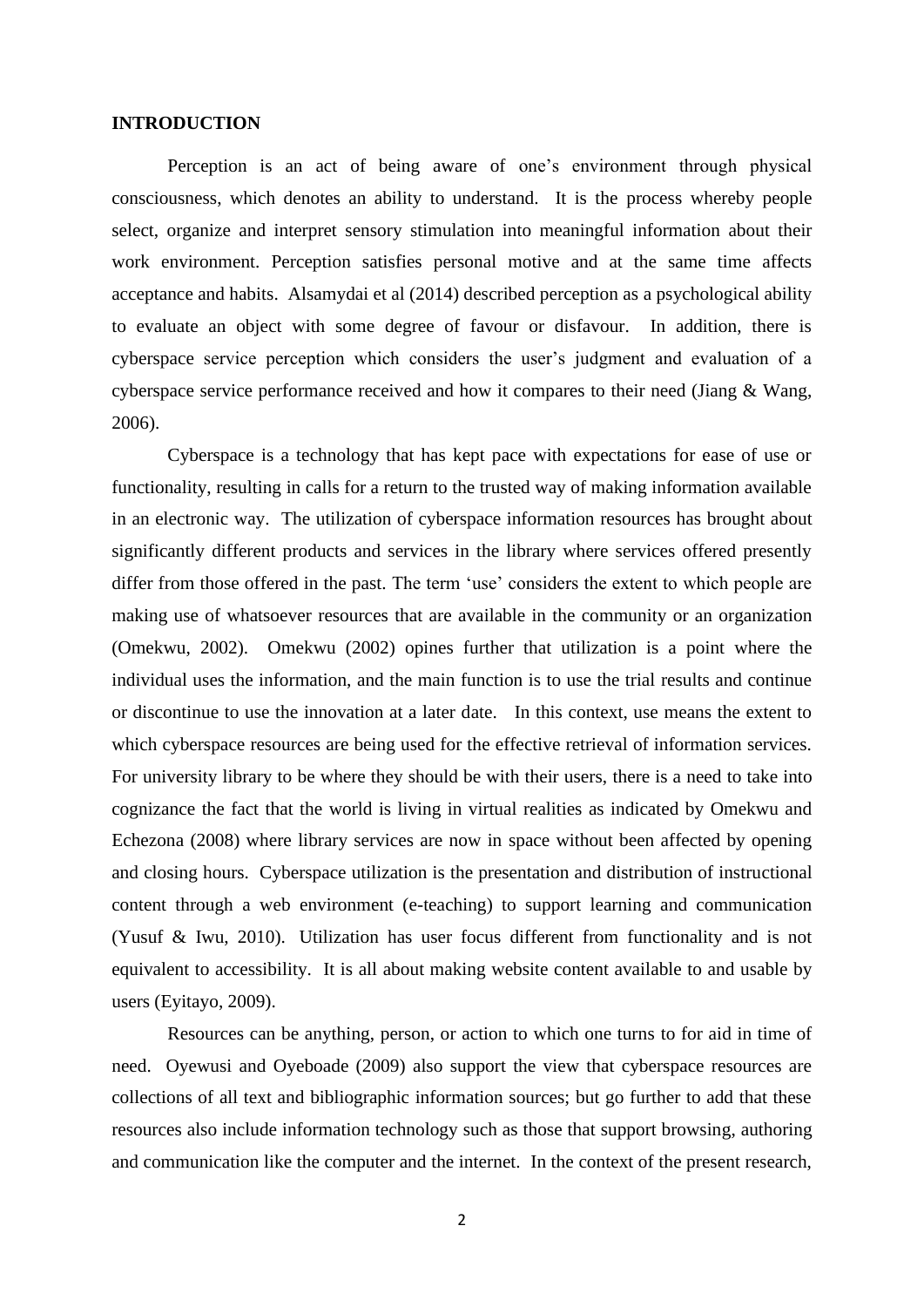cyberspace information resources are all online resources which the PG students draw upon to meet their electronic information need without limitations to space and time. Abubakar (2011) noted that cyberspace information resources constitute a variety of materials in which information could be stored, retrieved and disseminate for use. Cyberspace resources, variously called virtual resources, network resources, computer resources, online services, online facilities, electronic information sources, open educational resources, or e-library resources are those resources that are found on computer networks of organizations (intranets) or global network of millions of computers (Agber, 2013). Cyberspace resources have several advantages in their use hence researchers cum postgraduate students need to explore this avenue to meet their information needs.

Researchers vis-à-vis postgraduate students who are aware of the existence and usefulness of cyberspace resources know that it is possible to stay anywhere and access digital contents of distant libraries and databases using computers (Agboola, 2010). This includes Electronic journals (e-journals) databases like African Journals Online (AJOL); Web online databases (Web OPAC), AGORA, OARE and HINARI; e-books such as thesis, abstracts; E-Granary; Search engine, encyclopedias, Indexes; Dictionaries; Audio files and Video/Picture/Image/Graphics files, YouTube among others. Dadzie (2007) indicated that cyberspace resources are invaluable research tools that complement the print-based resources in a traditional library setting.

Postgraduate students refer to those students who have obtained a degree from a university and are pursuing studies for more advanced qualifications. They are those individuals who have completed a Bachelor degree in a university but seek to continue indepth research on a specific discipline and extend the current state of knowledge and expertise. Their information needs range from succinct information resources to active and purposeful information search in order to prepare for seminars, workshops and final research papers (Tella, Owolabi & Attama, 2009). Their research work results in thesis and dissertations which are assessed by independent experts in the field. They are distinct, in perception and opinion, ICT literacy and skill, background, age, subject interests, discipline and also research information needs. Postgraduate students require extensive in-depth study of their various research areas as well as information resources necessary to accomplish these researches. There is also some recognition that modern postgraduate research now has to be conducted in the light of massive amounts of previously published work, and hence the literature review process has become significantly more complex. Globally, the postgraduate education landscape simultaneously undergo rapid and tremendous changes with emphasis on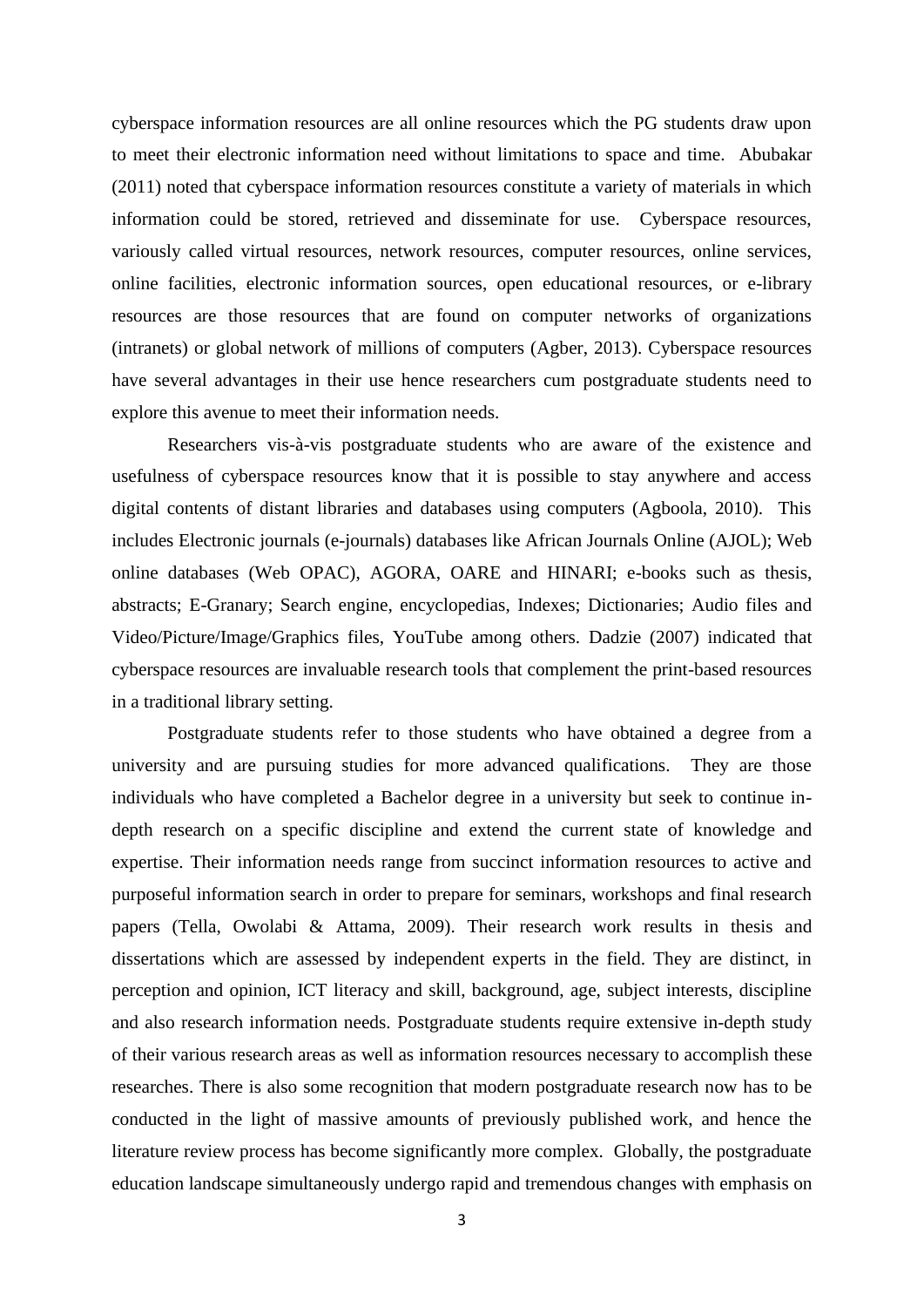research through equipping students with necessary skills and knowledge to foster the growth of independent, creative and lifelong researchers. Postgraduate programmes differ from one nation to the other, sometimes within the same country that is from one institution to another.

## **Purpose of the Study**

The general purpose of the study is to examine the access and utilization of cyberspace information resources and services for research by postgraduate students in federal universities in southwest Nigeria. The specific objectives are to:

- i. access the extent of utilization of cyberspace information resources and services for research by postgraduate in federal universities in southwest Nigeria.
- ii. examine postgraduate students' perception of cyberspace information resources and services used for research in federal universities in southwest Nigeria.
- iii. ascertain postgraduate students' purpose of using cyberspace information resources and services in federal universities in southwest Nigeria.

#### **Research Questions**

The following research questions were posed to guide the study.

- 1. What is the extent of utilization of cyberspace information resources and services for research by postgraduate students in federal universities in southwest Nigeria?
- 2. What are postgraduate students' perceptions of cyberspace information resources and services used for research in federal universities in southwest Nigeria?
- iv. What are postgraduate students' purposes of using cyberspace information resources and services at federal universities in southwest Nigeria?

#### **Hypotheses**

The following null hypotheses were formulated to guide the study and will be tested at 0.05 level of significance.

**H01**: There is no significant difference in the mean ratings of male and female PG students on the utilization of cyberspace information resources and services for research in federal universities in southwest Nigeria.

**H02:** There is no significant difference in the mean rating of male and female PG students on perception of cyberspace information resources and services used for research in federal universities in southwest Nigeria.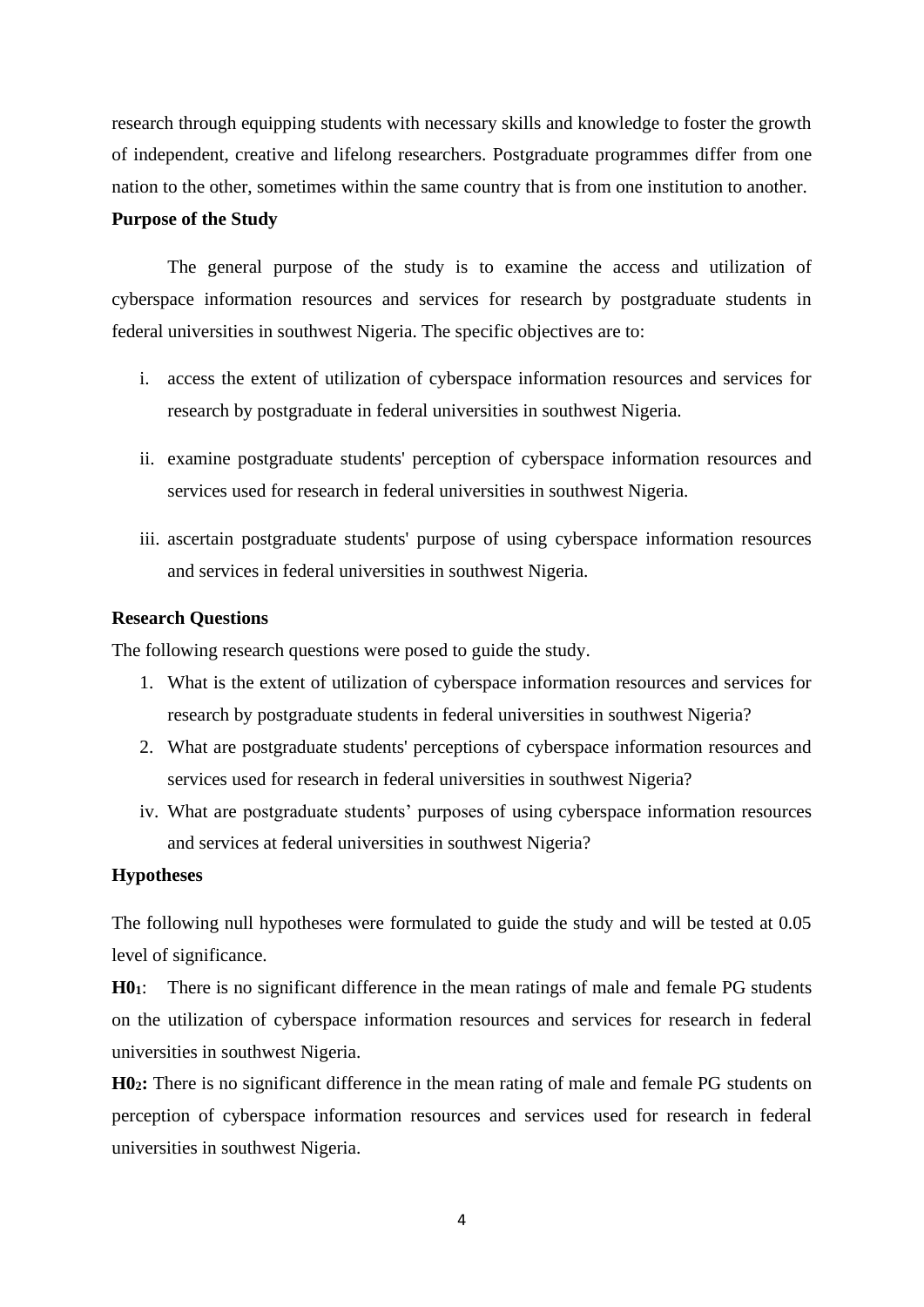**H03:** There is no significant difference in the mean ratings of male and female PG Students on purposes of using cyberspace information resources and services in federal universities in southwest Nigeria.

#### **Literature Review**

Utilization of cyberspace resources becomes possible when they are made available and access is provided by libraries for effective retrieval and use of library resources. Omekwu and Echezona (2008) perceive cyberspace as Information Technology (IT) which has broken down library physical barriers where the services they provide are in borderless territories and phenomena. Cyberspace can thus be referring to a virtual library which in its real sense is such that has developed with the growth in telecommunication networks, especially space (Omekwu & Echezona, 2008). The virtual library emulates a 'real' library, but it is understood to be a product of the virtual world of the internet that stored and accessed materials digitally. In other for cyberspace to function effectively, there are vital imperatives necessary for individuals, institutions and nations which includes: computer technology, automation, Local Area Network, Web Access, and Websites (Omekwu, 2016). Kuehl (2009) view cyberspace as the "nervous system—the control system of the country composed of hundreds of thousands of interconnected computers. This is said to be true as the human system which cannot be seen with a physical sight but daily control all that takes place in the human body. The cyberspace environment is much more complex than the thought of in Omekwu (2016), which considers it as an environment resulting from the interaction of people, software and services on the internet by means of devices and networks connected to it, with no existence in physical space. With its uniqueness and virtual characteristics, cyberspace now fosters immense human interaction, while simultaneously embodying and reinforcing complex social networks, linking people from varied backgrounds and locations globally. Cyberspace cannot be taken out of globalization either can globalization does therefore, the need to say that globalization on its own is incomplete without cyberspace.

Hernon and Altman (2010) observed that libraries are increasingly delivering collections and services electronically and many are shifting their collections from print to digital. According to Ayiah and Kumah (2011), the efficiency and effectiveness of the library as a research and learning tool is determined by the success of providing patrons with relevant and timely information.

University libraries are an integral part of the education system and how they are being operated determines their smooth existence and value to the users. Perception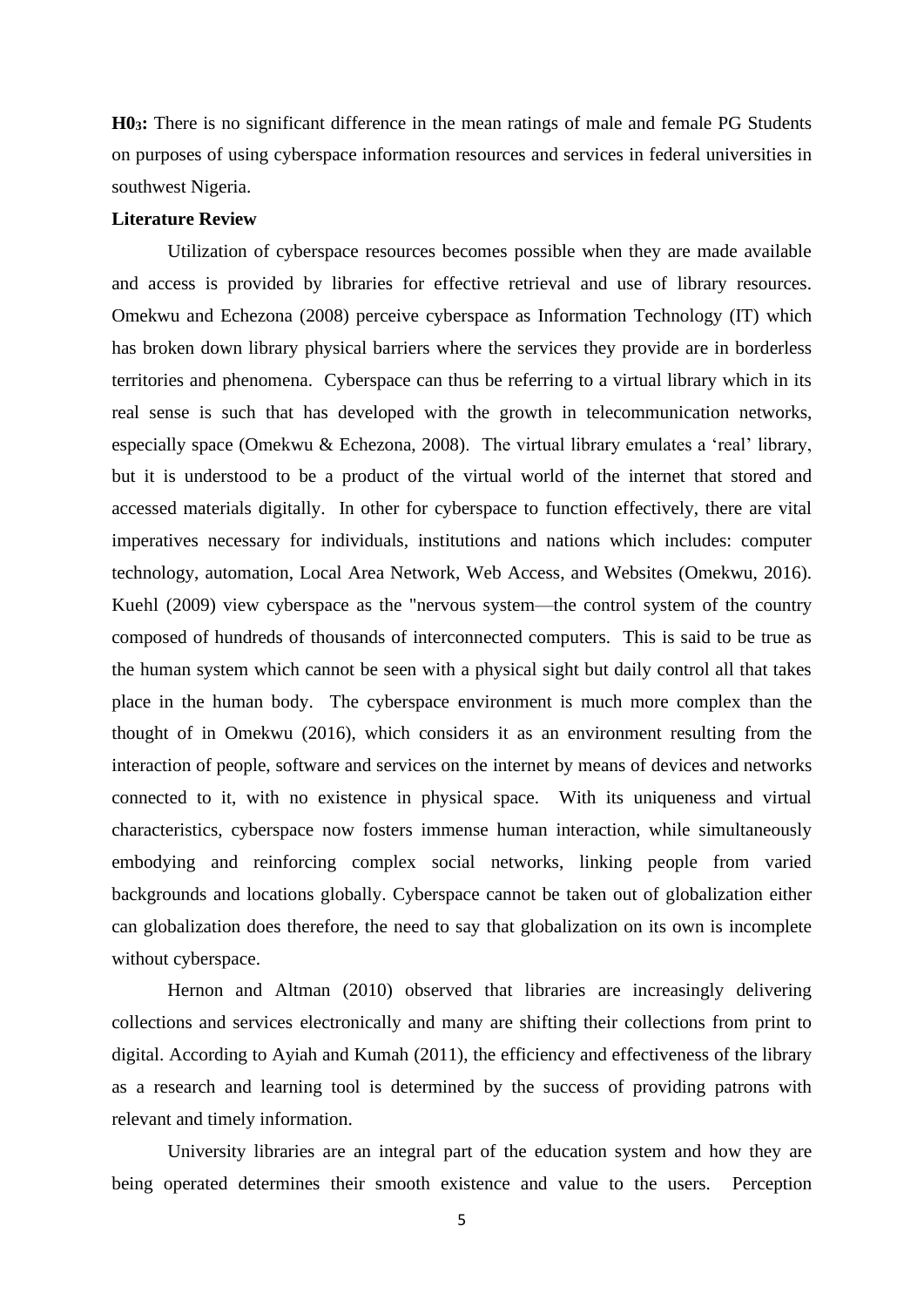comprises user's beliefs, feelings and behaviours within the context of information-seeking. Attitudes toward cyberspace have been defined as a person's general evaluation or feeling towards its activities (Smith, Caputi, & Rawstone, 2010). Perception is the process in which a person selects, arrange and interpret stimuli; and these stimuli are filtered and adjusted to become one's own view of the world, and brain takes in and processes only a small number of all these stimuli (Solomon, Bamossy & Askegard, 2013). In this study, user perception means the perspectives of users of library services as they associate with these services. The goal of perception is to take in information about something and make sense of it. What library users retrieve from the library (environment) and how they retrieve it shapes their perception of using it again or not. Every time interaction between library users and the digital world occurs, the outcome of the interaction will affect the users' perception negatively or positively. Similarly, Adenike, Akin and Huy (2014) assert that cyberspace allows a patron to use search strategies that exceed those that can be used in the physical library environment.

 Holistically, perception must involve sense organs and external energy or stimuli in order to culminate into attitudes, beliefs, and opinions. However, most of the cyberspace resources were designed to reduce manual connection of time and printing option. It is, therefore, the perception of users that cyberspace resources have user-friendly designed interfaces which possess a simplified menu-driven interface utilizing offline storage of search strategy, automatic login procedures, and software-controlled navigated search techniques for search and easy retrieval of library resources (Brantley et al cited in Ruzegea, 2012).

 According to Allport (2013), perception is a mindset or a tendency to act in a particular way towards something. More so, Research on people's perception typically emphasizes cognitive processes of information selection and interpretation within the individual perceiver and the nature of the resulting mental representations (Assael, 2015). The maximum utilization of cyberspace information resources and services is affected or determined by the state of perception of the users towards these resources. Perceptions determine the behavioural intentions and resulting attitude of an individual upon a concept such as cyberspace. Perception affects all our actions and inactions, decisions, acceptance and rejections of any concept. Similarly, Isaac, Saini and Chaar (2016) noted that perceptions generally are enduring systems of positive or negative evaluations, emotional feelings and tendencies with respect to social objects. They further describe perception as a settled behaviour or manner of acting, as a representation of feeling or opinion.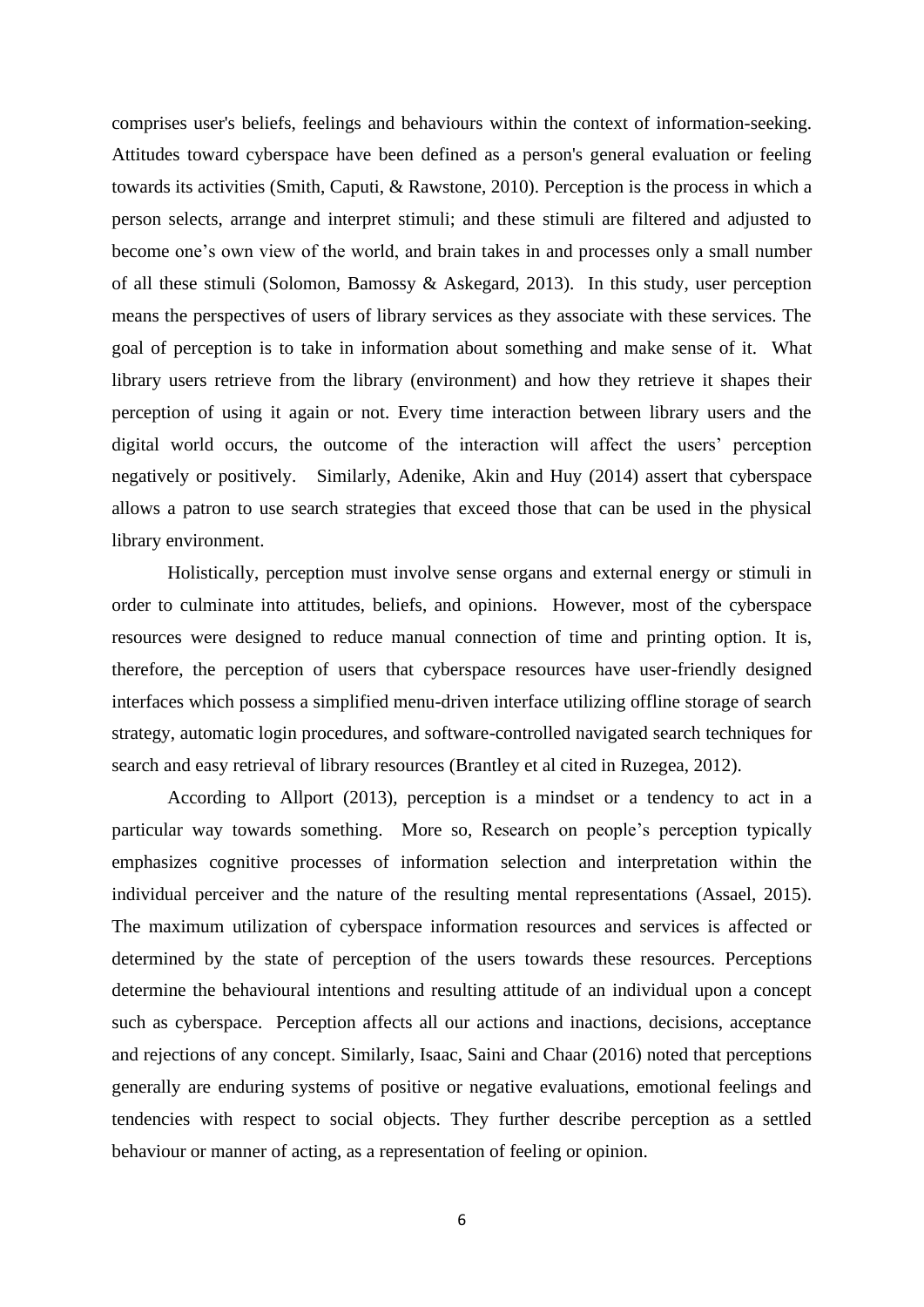Obviously, before postgraduate students would want to utilize cyberspace, it is possible they first perceive its resources to be easy, accurate, simple, and timely and above all the fastest means of information retrieval. According to Chiemeke et al (2007), graduate students have a positive perception toward the resources and services of their libraries such as OPAC which they use to enhance their studies and satisfy their research needs. Correspondingly, Anunobi (2010) stated that the utilization of cyberspace information such as OPAC facilitates and builds strong positive perception among PG students in Nigeria. This implies that if universities in southwest Nigeria can provide their postgraduate students with effective cyberspace services, a more strong positive perception of the library will be established.

 Seth and Parida (2006) assert that the change in students' perceptions is caused by the following issues: how to use library technologies, the changing needs of users, and users' level of satisfaction. As for Seth and Parida (2006), the negative perception of PG students is caused by inadequate infrastructures, collections and technologies, lack of technology user education, unskilled personnel among others. Aina et al (2004) states that with cyberspace, users simultaneous easy access and retrieval of library materials have triggered positive reactions and attitudes toward cyberspace resources. Also with cyberspace, thousands of users can access the same kind of information at the same time. Negative perception towards cyberspace could be because some of them lack necessary skills which are the requirements for operating in the electronic environment. As Kuehl (2009) stated, lack of skill of using cyberspace, lack of current awareness regarding the availability of information resources and lack of its technological access impact the attitude and perception of postgraduate students towards it and has caused negative perception about it.

 Understanding the library user perception will sharpen the purpose and focus of the library in the right direction. According to Aspfors (2010), it is only when you know your user's perceptions of your service, your institutions and products, that you truly know whether your library is going in the right direction or not. According to Prabha et al (2012), libraries are impacted by how individual engage with technology; how they seek, access and use information. These have provided the library community with behavioural evidence about users' perceptions, habits and requirements to help ensure that library services are designed around users' daily expectations. However, the expectations of a library user and work practices on the web influence his or her decision to use library cyber information resources. A close look at user perception and how they interact with cyberspace will help us to understand users' needs and also satisfy them as well as identifying user retrieval methods.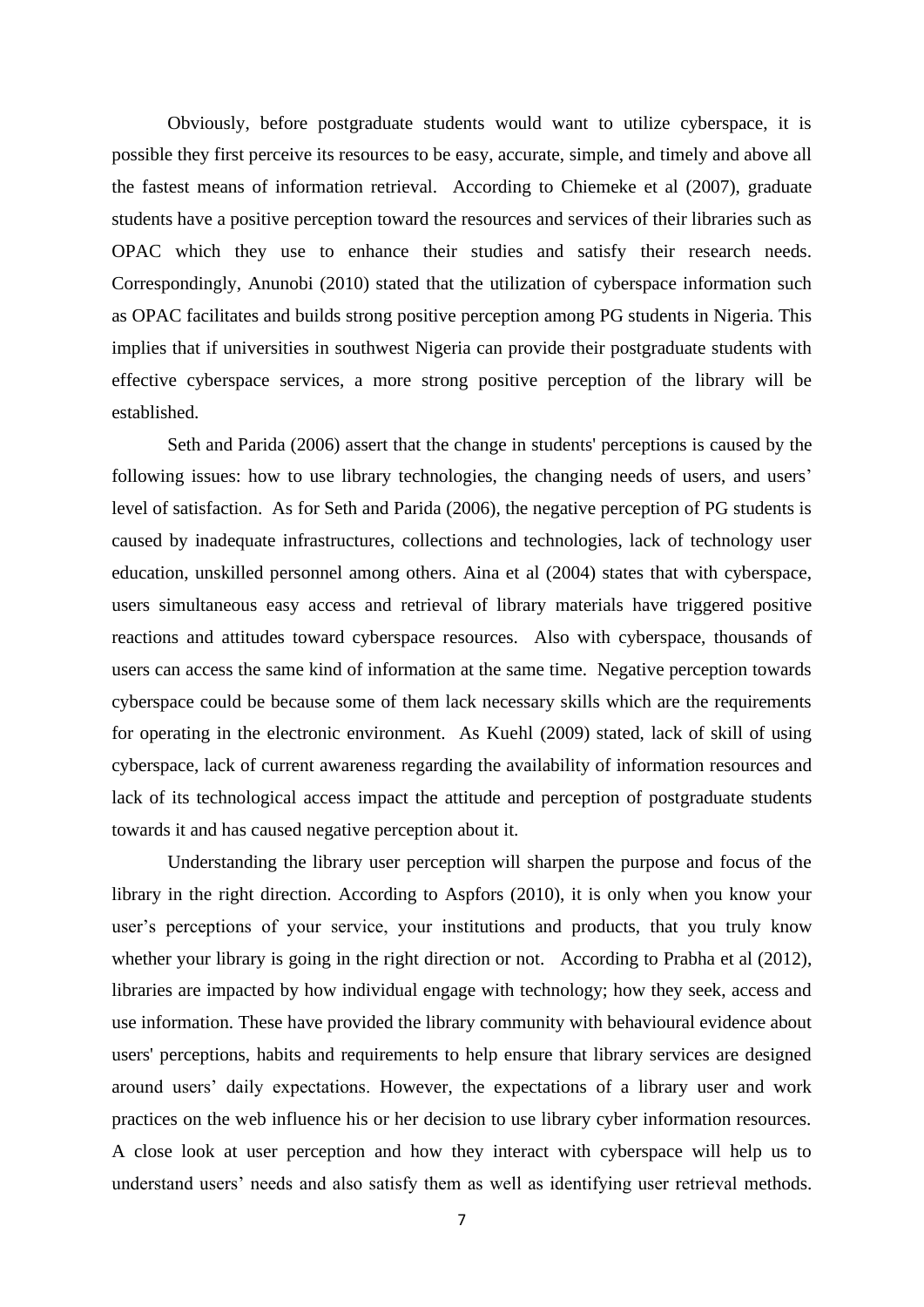Taking users perception information into full consideration shall increase the efficiency of cyberspace services and their usability.

 Cyberspace effective use is measured in terms of the satisfaction expressed by its users. University libraries are one of the most important tools in the research process and with the right resources and services, academic librarians can give scholars a great advantage in terms of authentic information. Since cyberspace has made room for a range of human expression, on a global scale, there is opportunity for positive self-expression. Information resources are invaluable tools for study, learning and research (Omosekejimi et al, 2015). For any academic library to succeed in this 21<sup>st</sup> Century, the library irrespective of the size of its collection needs to embrace cyberspace. The emergence of e-resources has tremendously transformed information handling and management in Nigerian academic library environments (Ani & Ahiauzu, 2008). However, Prabha et al (2012) were of the view that anti-war protesters have used the Web as a vehicle for their point of view.

 Research carried out to understand students purpose of utilizing cyberspace information resources includes that of Adetimirin (2012) which observed that graduate students utilized cyberspace information resources to improve their academic performance and undertake project reports. The researchers observed that cyberspace information resources enable them access up-to-date information in their subject area to enhance their academic performance. Salve and Chavan (2018) explained that students utilize cyberspace information resources to collect subject information. In a related study, Thanuskodi (2012) pointed out that students utilize cyberspace information resources for research, and to update their knowledge. Sampath Kumar and Kumar (2010) stated that majority of the academic community including postgraduate students use cyberspace information sources for academic-related work. According to Pinghao and Liu (2011) and Gopinath (2017), students use cyberspace information resources for academic and research purposes. This agrees with the assertion of Ani and Ahiauzu (2018) who stated that academics have access to global digital information resources using cyberspace platform for their scholarly communication.

 As cyberspace information resources vary in nature so do the purposes for which postgraduates utilizing them vary. To buttress this assertion, Obaje and Camble (2016), observe that cyberspace information resources and services are used by graduates for project writing. The researchers contend that the use of cyberspace resources enables postgraduates to come to terms with research frontiers from other countries, thereby making research less difficult. In recognition of the need for cyberspace information resources in postgraduate studies and Nigerian universities, the National Policy on Education (cited in Ekwe, et al.,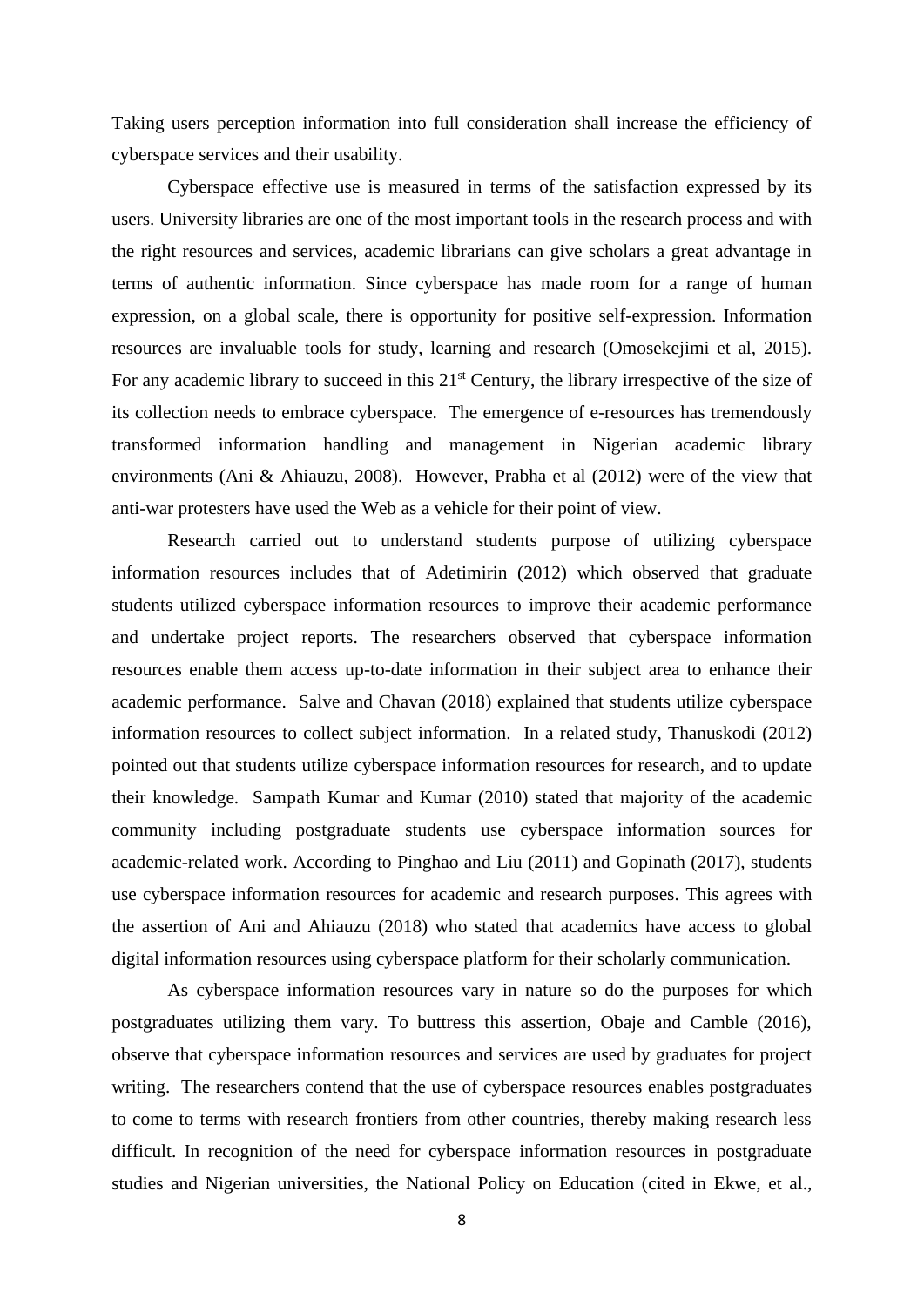2016) explains virtual library as a platform for sharing knowledge aimed at rejuvenating Nigerian institutions through the provision of current books, journals and other information resources using digital technology. Thus, the cyberspace environment solves storage problems as it occupies very little physical space. Ugwu and Onyegiri (2013) posit that cyberspace can provide access to current information to users in various places as well as easy storage and the possibilities of sharing the same information resources among many users at a time, saving space with relatively easy maintenance and easy linkage to indexing and abstracting databases. Cyberspace environment no doubt, have reduced space structural challenges of the library.

Nigerian university libraries' efficiency and capability in providing the right information to the right people at the quickest possible time have grown rapidly with the use of cyberspace. In addition, the information explosion which has come with the increased cost of books and other print information resources at a time when university budgets are reducing this has been a challenge to university library collection development especially, in the developing countries, where e-resources are indispensable information materials to satisfy the demands of PG students. According to West (2012), postgraduate students are a varied group with their motivation, previous educational experience, expectations and differing support needs. More so, Olibie, Agu and Uzoechina (2015) assert that the PG programme includes postgraduate diplomas, master's degrees and doctoral programs. A high-quality postgraduate programme involves a range of curriculum experiences that include coursework and research. The in-depth research embarked upon by PG students was defined by Ifedili and Ominnu (2012) as students undergoing studious inquiry such as investigation or experimentation (aimed at discovery and interpretation of facts, revision of accepted theories or laws in light of new facts, or practical application of such revised theories or laws) and examination.

Services apply to anything, person, or action to which one turns to for aid in time of need. They include both human and material devices which can be used for effective communication. They also include assistance rendered through the use of ICT and related electronic gadgets which store or provide information worldwide without any geographical barrier capable of satisfying the diverse information needs of researchers. Service is a concept at core of the library profession (Miao & Wang Bassham, 2007). Cyberspace services include also online referral services; interlibrary loan; broker services whether for a fee or not, required to support research in the subject covered and maybe audiovisual and or text files (Collins & Grogg, 2011). It includes electronic service available by local access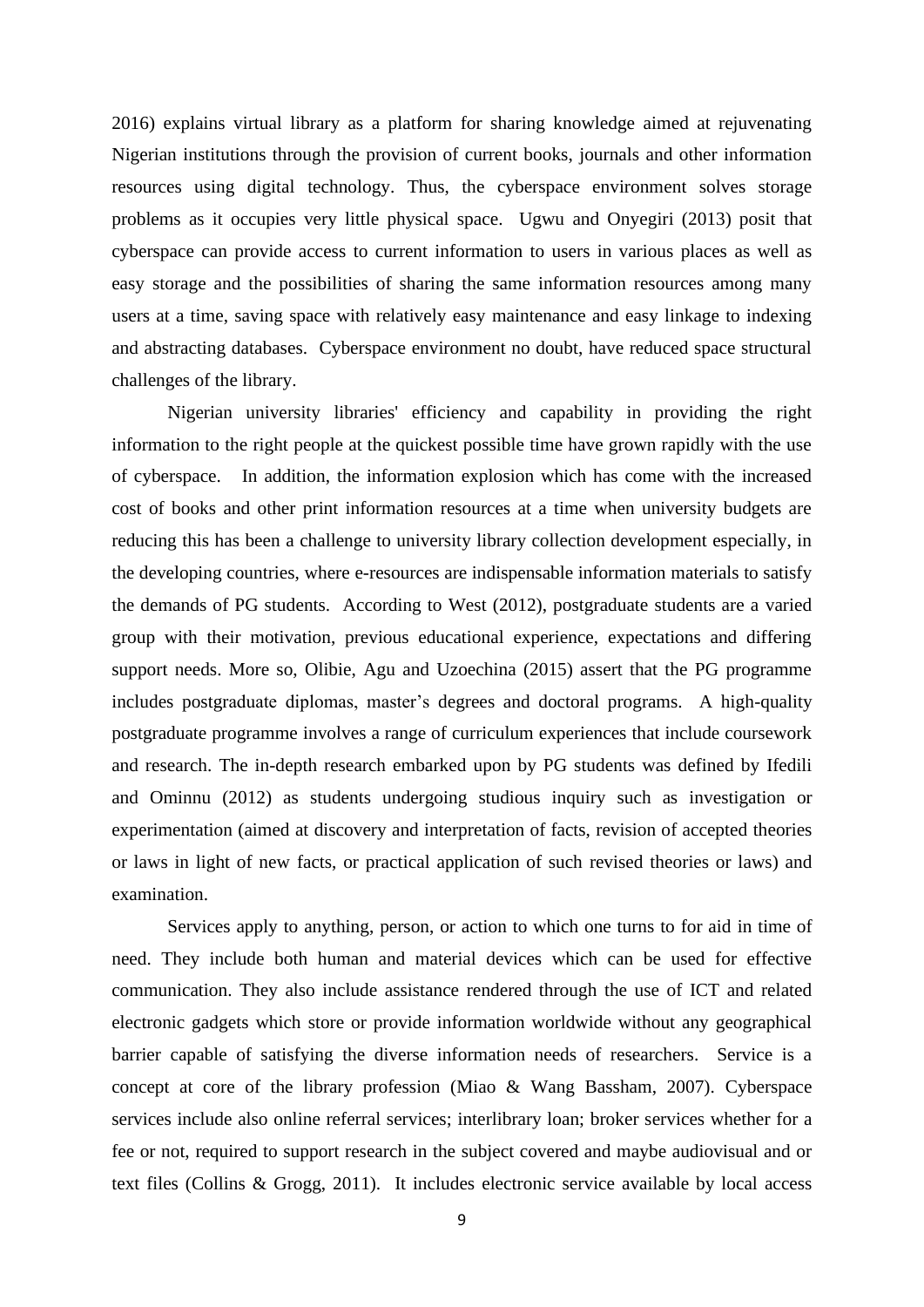and direct access (Denton & Coysh, 2011). Currently, university services have also upgraded to audiovisual materials and microforms service such as CD-ROM services, and internet services to be available to meet its myriad functions (Adigun et al 2011). According to Edem and Afebende (2011), the following are services one can enjoy in today's academic library include digital reference services, online document delivery, interlibrary loan, online help, information skills, and tutorials. These are web-based services that have been developed to improve the library's professional image and social status.

Cyberspace has radically altered the concept of reality which is embedded in the space within the physical and social worlds. This is because the time and distance it takes to communicate and transact business around the physical world have been relatively eliminated, thus unifying the world into a global community. Information is whatever is capable of causing human mind to change its opinion about the current state of the world (Womboh & Abba, 2008). Cyberspace re-enforces people's opinion on the current state of the world and adds to one's knowledge. Communication refers to the transfer or exchange of information from one person to another (James cited in Eghworo, et al, 2015). This has greatly affected the way libraries carry out and offer inter-library services. The traditional interlibrary loan operations are quite time-consuming and labour-intensive. With the advent of new technologies, electronic documents and various inter-library loan management tools and software have facilitated the libraries to share their resources effectively and sufficiently (Singh, 2009).

#### **Methodology**

The descriptive research design was adopted for this study. The purposive sampling technique was used to select a sample size of 1066 postgraduate students from the five federal universities. Instruments for data collection include a well-structured questionnaire. A total of 1058 copies out of the 1066 copies of the questionnaire were retrieved from postgraduate students amounted to a 95% return rate. The study used mean score  $(\bar{x})$  and Standard Deviation (SD) for data analysis.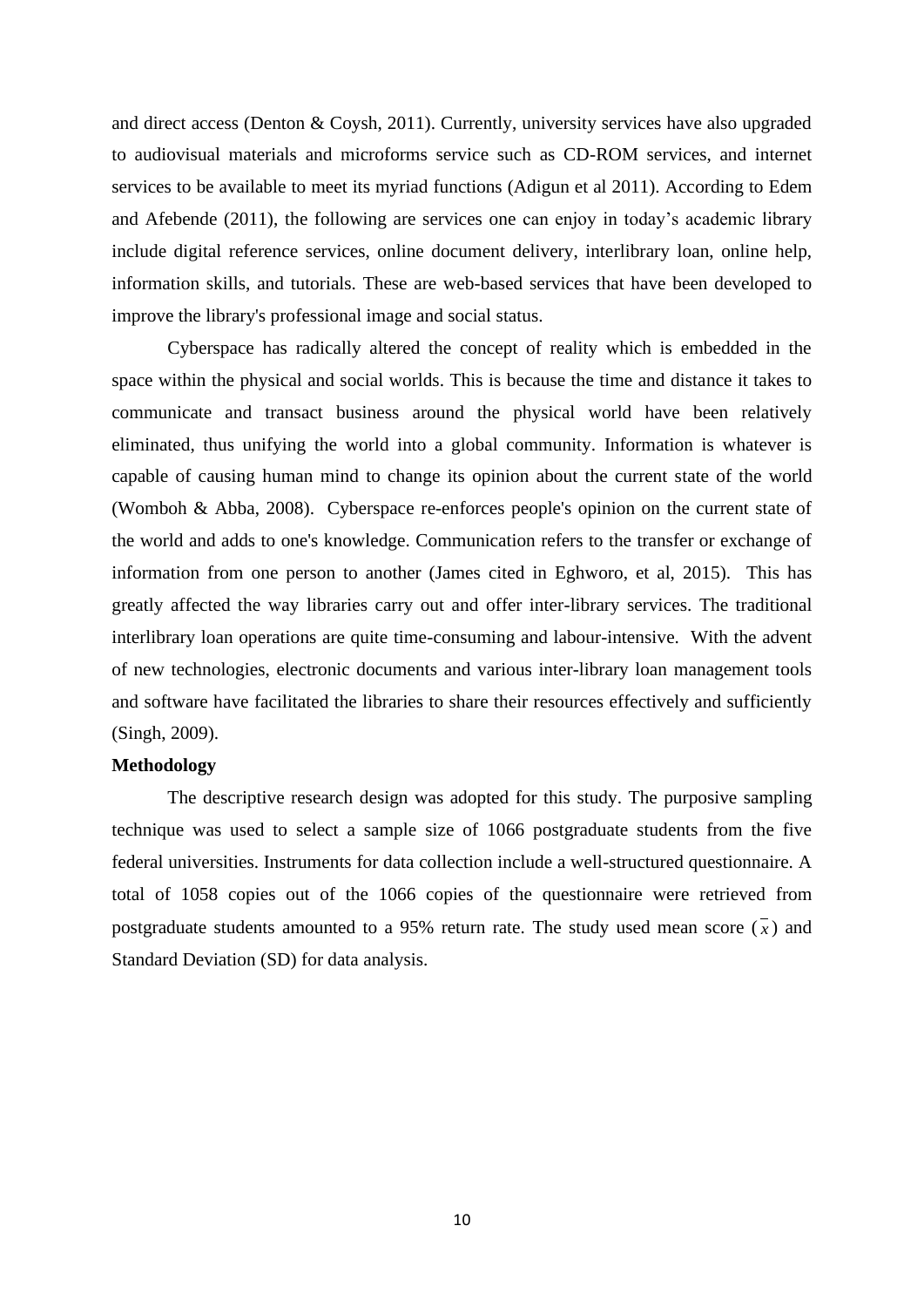## **RESULT**

# **Research Question 1**

What is the extent of utilization of cyberspace information resources and services in federal universities in southwest Nigeria?

In view of the above research question, respondents were required to identify the extent to which the available cyberspace information resources and services are being utilized.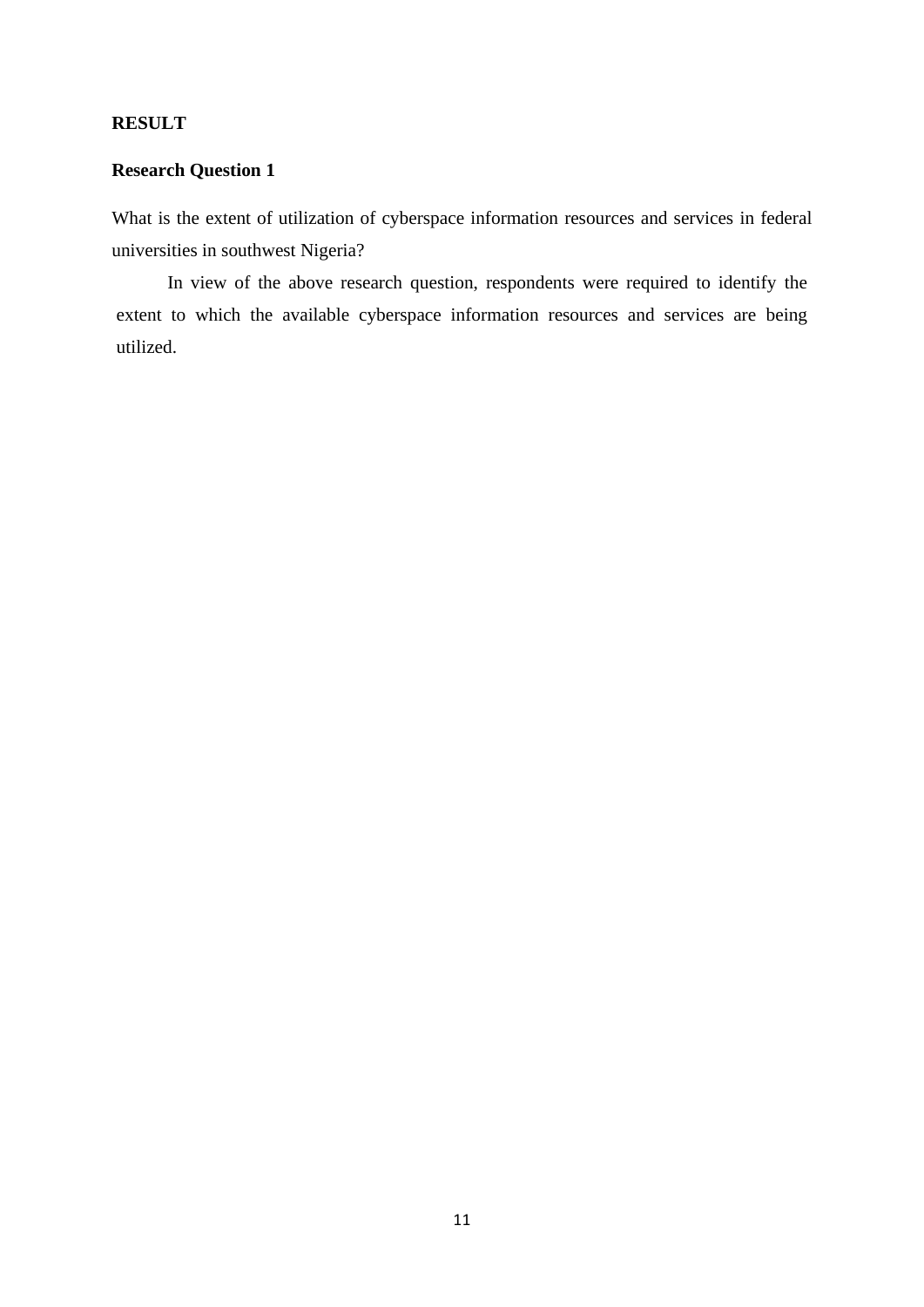| S/N            | xwee xi hxeun runnego unu siunuun u ueriumon on ine eurem of unurumon of effectspuee informumon resources unu services<br><b>Item Statement</b> |                     | UI   |                     | <b>OAU</b> |               | <b>FUNAB</b> |                                           | <b>UNILAG</b> |               | <b>FUTA</b>                    |               | <b>OVERALL</b>                 |                       |                    |
|----------------|-------------------------------------------------------------------------------------------------------------------------------------------------|---------------------|------|---------------------|------------|---------------|--------------|-------------------------------------------|---------------|---------------|--------------------------------|---------------|--------------------------------|-----------------------|--------------------|
|                |                                                                                                                                                 | $\boldsymbol{\chi}$ |      | $\boldsymbol{\chi}$ |            | $\mathcal{X}$ |              | $\overline{\phantom{0}}$<br>$\mathcal{X}$ |               | $\mathcal{X}$ |                                | $\mathcal{X}$ |                                |                       |                    |
|                |                                                                                                                                                 |                     | S.D  |                     | S.D        |               | S.D          |                                           | S.D           |               | $\overline{\mathbf{S}}$ .<br>D |               | $\overline{\textbf{S}}$ .<br>D | REMAR<br>$\mathbf{K}$ | <b>RANK</b>        |
|                | <b>Connected Computers</b>                                                                                                                      | 2.98                | 1.12 | 3.02                | 1.07       | 3.07          | 1.00         | 3.12                                      | 0.90          | 2.52          | 1.16                           | 2.97          | 1.07                           | MU                    | 5 <sup>TH</sup>    |
| $\overline{c}$ | Electronic mail                                                                                                                                 | 3.32                | 0.92 | 3.40                | 0.82       | 3.46          | 0.741        | 3.24                                      | 0.82          | 3.02          | 1.01                           | 3.29          | 0.88                           | MU                    | 1 <sub>ST</sub>    |
| 3              | <b>CD-ROM Resources</b>                                                                                                                         | 2.49                | 1.09 | 2.57                | 1.11       | 2.60          | 1.04         | 2.70                                      | 0.92          | 2.40          | 1.09                           | 2.57          | 1.04                           | MU                    | $11^{TH}$          |
| $\overline{4}$ | Library based software e.g KOHA                                                                                                                 | 2.03                | 1.10 | 2.13                | 1.11       | 2.11          | 1.09         | 2.31                                      | 0.98          | 1.98          | 1.17                           | 2.13          | 1.09                           | $\mathbf U$           | 27 <sup>TH</sup>   |
| 5              | Local Area Network (LAN)                                                                                                                        | 2.47                | 1.09 | 2.85                | 1.03       | 2.78          | 1.01         | 2.60                                      | 1.00          | 2.32          | 1.18                           | 2.60          | 1.07                           | MU                    | <b>9TH</b>         |
| 6              | <b>Electronic Bulletin Boards</b>                                                                                                               | 2.35                | 1.13 | 2.52                | 1.19       | 2.35          | 1.16         | 2.50                                      | 0.95          | 2.00          | 1.15                           | 2.37          | 1.12                           | U                     | 18 <sup>TH</sup>   |
| 7              | <b>Computer Conferencing</b>                                                                                                                    | 2.48                | 1.15 | 2.34                | 1.16       | 2.36          | 1.15         | 2.41                                      | 1.02          | 2.02          | 1.20                           | 2.35          | 1.13                           | $\mathbf{U}$          | 19 <sup>TH</sup>   |
| 8              | <b>Electronic Journals</b>                                                                                                                      | 3.08                | 0.94 | 3.27                | 0.95       | 3.20          | 0.94         | 2.80                                      | 0.96          | 2.94          | 1.03                           | 3.04          | 0.98                           | MU                    | 3 <sup>RD</sup>    |
| 9              | <b>Electronic Books</b>                                                                                                                         | 3.17                | 0.94 | 3.23                | 0.98       | 3.20          | 0.96         | 2.86                                      | 0.90          | 2.90          | 1.02                           | 3.06          | 0.96                           | MU                    | 2 <sup>ND</sup>    |
| 10             | <b>Online Newspapers</b>                                                                                                                        | 2.97                | 1.03 | 2.98                | 1.07       | 2.95          | 1.06         | 2.80                                      | 0.94          | 2.61          | 1.21                           | 2.87          | 1.06                           | MU                    | 6 <sup>TH</sup>    |
| 11             | AGORA - Access to Global Online Research in                                                                                                     | 2.18                |      | 1.97                |            | 2.03          | 1.09         | 2.05                                      | 9.98          | 1.87          |                                |               |                                | $\mathbf U$           | 30 <sup>TH</sup>   |
|                | Agriculture                                                                                                                                     |                     | 1.11 |                     | 1.08       |               |              |                                           |               |               | 1.04                           | 2.03          | 1.06                           |                       |                    |
| 12             | OARE - Online Access to Research Environment                                                                                                    | 2.26                | 1.11 | 2.20                | 1.15       | 2.04          | 1.07         | 2.10                                      | 0.97          | 1.84          | 1.06                           | 2.11          | 1.08                           | U                     | 28 <sup>TH</sup>   |
| 13             | DOAJ - Directory of Open Access Journals                                                                                                        | 2.30                | 1.16 | 2.33                | 1.14       | 2.20          | 1.14         | 2.21                                      | 0.99          | 1.92          | 1.03                           | 2.21          | 1.10                           | U                     | 25 <sup>TH</sup>   |
| 14             | <b>Science Direct</b>                                                                                                                           | 2.55                | 1.13 | 2.83                | 1.11       | 2.80          | 1.15         | 2.31                                      | 1.06          | 2.58          | 0.95                           | 2.59          | 1.10                           | MU                    | $10^{TH}$          |
| 15             | DOAB - Dictionary of Open Access Book                                                                                                           | 2.27                | 1.10 | 2.30                | 1.14       | 2.12          | 1.08         | 2.21                                      | 1.05          | 1.82          | 1.07                           | 2.17          | 1.10                           | U                     | $26$ <sup>TH</sup> |
| 16             | JSTOR - Journal Storage                                                                                                                         | 2.39                | 1.14 | 2.54                | 1.20       | 2.33          | 1.18         | 2.30                                      | 1.07          | 2.07          | 0.97                           | 2.34          | 1.12                           | U                     | 20 <sup>TH</sup>   |
| 17             | CINAHL - Cumulative Index of Nursing and Allied<br><b>Health Literature</b>                                                                     | 1.78                | 1.00 | 1.82                | 1.01       | 1.65          | 0.87         | 1.92                                      | 0.99          | 1.57          | 0.94                           | 1.78          | 0.98                           | U                     | 32 <sup>ND</sup>   |
| 18             | MEDLINE- Medical Literature Analysis and Retrieval<br><b>System Online</b>                                                                      | 1.85                | 0.98 | 1.96                | 1.05       | 1.90          | 1.06         | 2.00                                      | 1.02          | 1.67          | 0.96                           | 1.89          | 1.02                           | $\mathbf U$           | $31^{ST}$          |
| 19             | <b>Online Library Catalogue</b>                                                                                                                 | 2.19                | 1.09 | 2.29                | 1.10       | 2.04          | 1.09         | 2.40                                      | 0.95          | 1.99          | 1.04                           | 2.20          | 1.05                           | $\mathbf{U}$          | 29 <sup>TH</sup>   |
|                | <b>Cyberspace Information Services</b>                                                                                                          |                     |      |                     |            |               |              |                                           |               |               |                                |               |                                |                       |                    |
| 20             | <b>Online Referral Services</b>                                                                                                                 | 2.41                | 1.12 | 2.30                | 1.10       | 2.15          | 1.09         | 2.42                                      | 1.00          | 1.98          | 0.99                           | 2.29          | 1.07                           | U                     | 23 <sup>RD</sup>   |
| 21             | Weblogs                                                                                                                                         | 2.47                | 1.11 | 2.24                | 1.06       | 2.17          | 1.04         | 2.51                                      | 1.02          | 2.13          | 1.03                           | 2.34          | 1.06                           | U                     | 20 <sup>TH</sup>   |
| 22             | <b>Computer Access to Digital Resources</b>                                                                                                     | 2.66                | 1.10 | 2.43                | 1.07       | 2.35          | 1.10         | 2.54                                      | 0.99          | 2.30          | 1.01                           | 2.48          | 1.06                           | U                     | 16 <sup>TH</sup>   |
| 23             | Institutional Repository (IR)                                                                                                                   | 2.37                | 1.15 | 2.20                | 1.06       | 2.24          | 1.08         | 2.41                                      | 1.00          | 2.30          | 1.05                           | 2.31          | 1.07                           | $\mathbf{U}$          | $22^{ND}$          |
| 24             | Online Service by SMS                                                                                                                           | 2.91                | 1.07 | 2.77                | 1.19       | 2.75          | 1.17         | 2.81                                      | 0.99          | 2.67          | 1.07                           | 2.80          | 1.09                           | MU                    | 8 <sup>TH</sup>    |
| 25             | Online Service by E-mail                                                                                                                        | 3.13                | 1.00 | 3.10                | 1.06       | 3.01          | 1.10         | 2.96                                      | 0.97          | 2.82          | 1.10                           | 3.01          | 1.04                           | MU                    | $4$ TH             |
| 26             | Online Service by Telegram                                                                                                                      | 2.60                | 1.15 | 2.40                | 1.20       | 2.37          | 1.17         | 2.63                                      | 0.99          | 2.41          | 1.13                           | 2.51          | 1.12                           | MU                    | $14^{\text{TH}}$   |

*Table 1: Mean ratings and standard deviation on the extent of utilization of cyberspace information resources and services*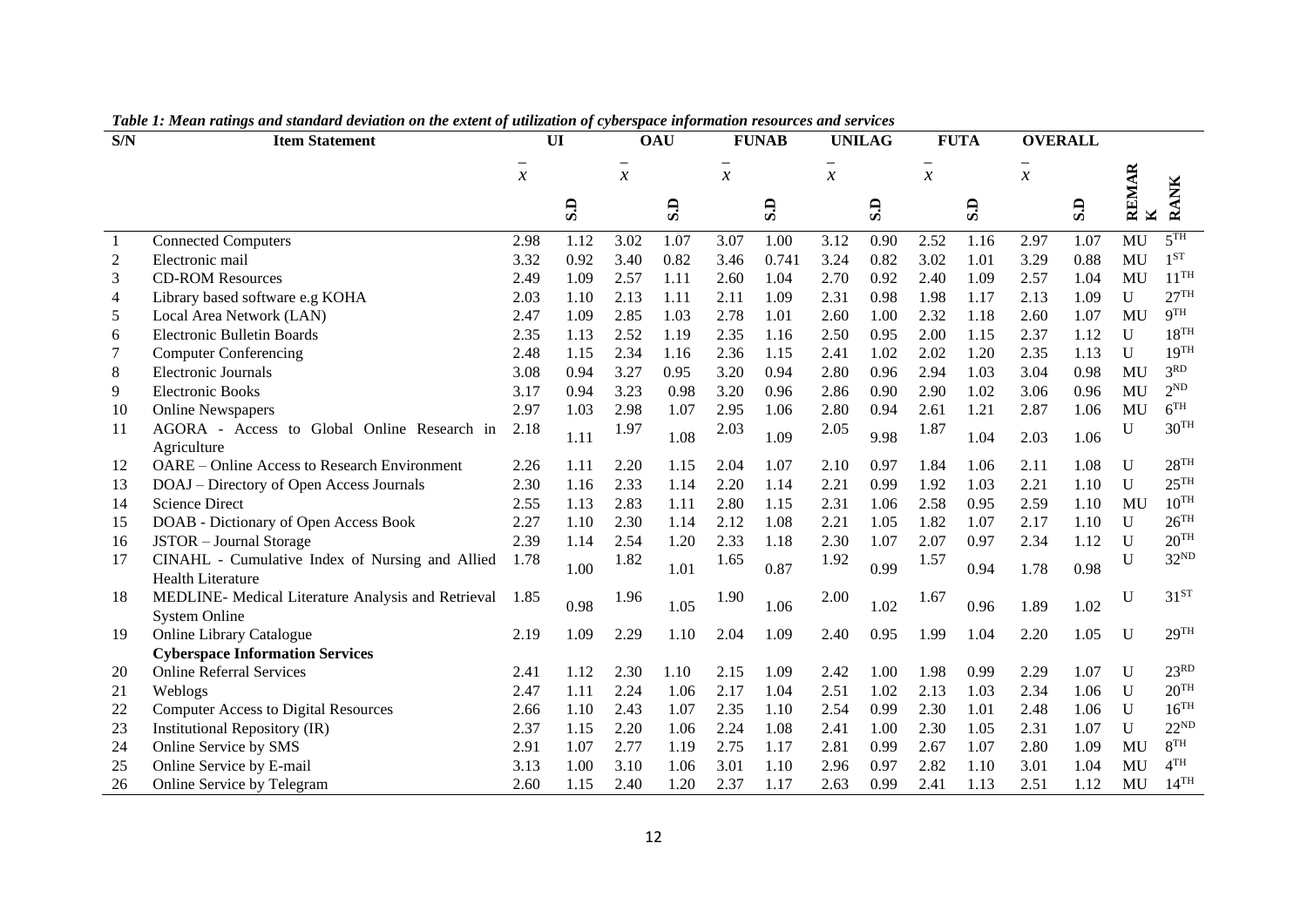| 27 | Online Service by Research Gate                      | 2.89 | .11  | 2.96 | .09  | 3.90          | -14             | 2.72 | 00.  | 2.84           | $-.03$ | 2.86 | 1.07 | MU | 7TH                |
|----|------------------------------------------------------|------|------|------|------|---------------|-----------------|------|------|----------------|--------|------|------|----|--------------------|
| 28 | <b>Online Plagiarism Test</b>                        | 2.57 | .11  | :.80 | .08  | 2.70          | $\overline{12}$ | 2.51 | 0.96 | $2.20^{\circ}$ | .09    | 2.56 | l.08 | MU | $12^{TH}$          |
| 29 | <b>Online Editing</b>                                | 2.61 | .09  | 2.52 |      | .44           | 1.07            | 2.47 | 0.96 | 2.13           |        | 2.46 | L.O9 |    | $17^{\text{TH}}$   |
| 30 | <b>Online Bibliographic Services</b>                 | 2.34 | 11   | 2.36 | . 16 | $2.2^{\circ}$ | 1.11            | 2.54 | 0.91 | .98            | .14    | 2.33 | 1.09 |    | $21^{51}$          |
| 31 | <b>Online Library Orientation</b>                    | 2.35 |      | 2.24 | 1.06 | 2.25          | 1.07            | 2.44 | 0.92 | 1.96           | .03    | 2.28 | 1.03 |    | $24$ <sup>TH</sup> |
|    |                                                      |      | 1.07 |      |      |               |                 |      |      |                |        |      |      |    |                    |
| 32 | <b>Institutional Computer Use Services</b>           | 2.47 | -12  | 2.40 | .06  | 2.40          | .00             | 2.53 | 1.02 | .90            | 0.91   | 2.37 | LO5  |    | $18^{TH}$          |
| 33 | Free Internet Access                                 | 2.55 | 19   | 2.55 | .10  | 2.61          | l.11            | 2.70 | 1.05 | .93            | l.16   | 2.50 | 1.14 |    | $15^{TH}$          |
| 34 | Online Students' Supervisor Interaction              | 2.49 | .17  | 2.43 | .08  | 2.42          | .11             | 2.35 | 0.96 | .86            | 0.99   | 2.33 | 1.08 |    | $21^{51}$          |
| 35 | Ordering of Research Resources by E-books            | 2.62 | .10  | 2.47 | .13  | 2.43          | .08             | 2.57 | 1.00 | 2.20           | .19    | 2.48 | .10  |    | $16^{\rm{TH}}$     |
| 36 | Ordering of Research Resources by E-journal articles | 2.69 |      | 2.50 |      | 2.41          |                 | 2.60 |      | 2.30           |        |      |      | MU | $13^{TH}$          |
|    |                                                      |      | 1.10 |      | 1.14 |               | 1.12            |      | 1.03 |                | . 14   | 2.53 | 1.11 |    |                    |
|    | <b>Cluster Mean</b>                                  |      |      |      |      |               |                 |      |      |                |        | 2.51 | 0.64 | MU |                    |

KEY: HU=Highly Utilized, MU=Moderately Utilized, U=Utilized, NU=Not Utilized, University of Ibadan (UI), Obafemi Awolowo University (OAU), Federal University of Abeokuta (FUNAB), University of Lagos (UNILAG), Federal University of Technology (FUTA), **X = Mean**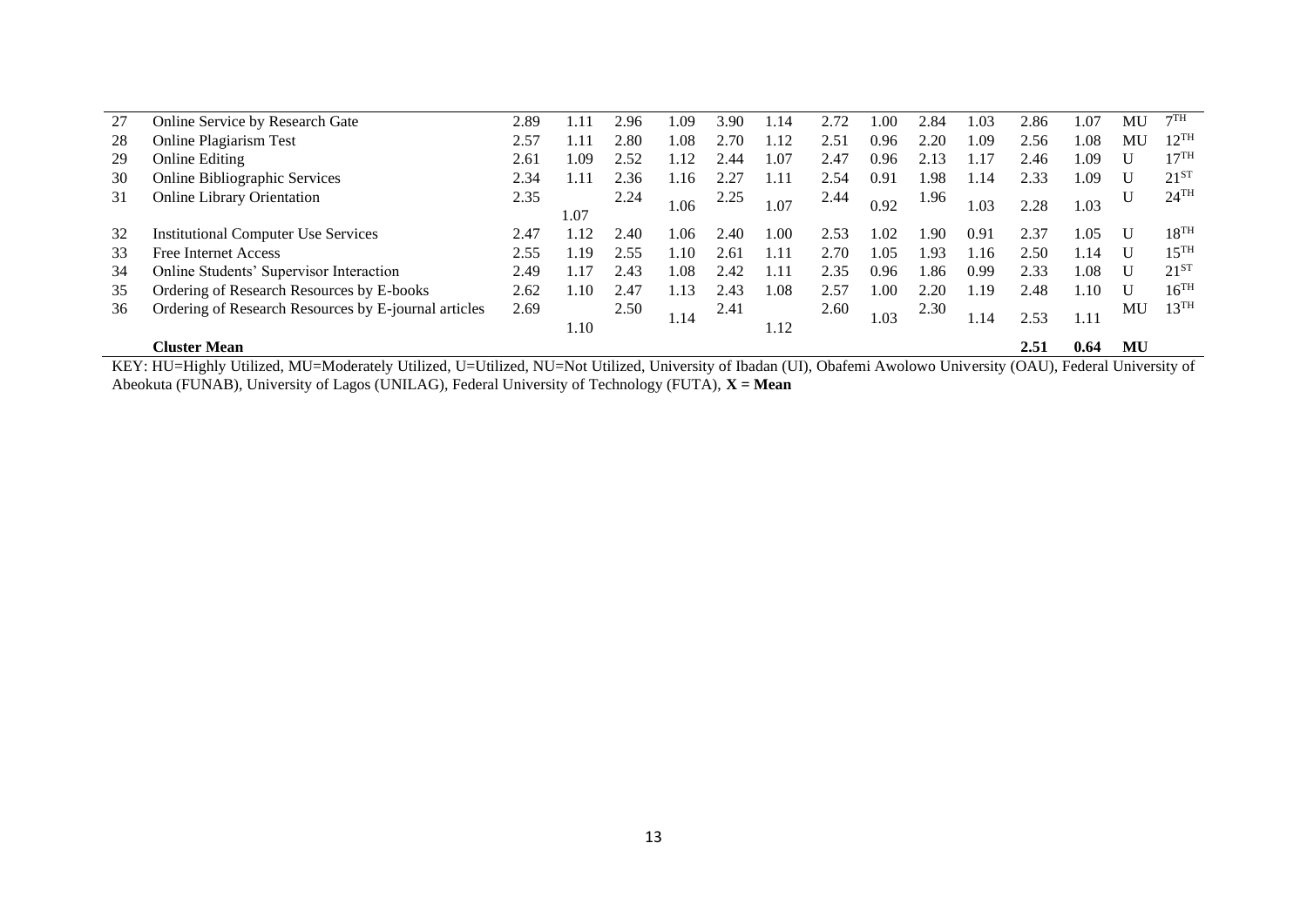The mean responses in Table 1 show the extent of utilization of cyberspace information resources and services by postgraduate students in the selected federal universities in Southwest Nigeria. Based on Table 1, the results discovered that postgraduate students moderately utilized cyberspace resources with respect to the following: electronic mail (3.29), electronic books (3.06), electronic journals (3.04), connected computers (2.97), online newspapers (2.87), online services by research gate (2.86), cd-rom resources (2.57), online plagiarism test (2.56), online service by sms (2.80) and online service by telegram (2.51). They demonstrated utilized in such resources and services as electronic bulletin boards (2.37), computer conferencing (2.35), DOAJ (2.21), DOAB (2.17), Library-based software (2.13), MEDLINE (1.89) and CINAHL (1.78).

Since the overall cluster mean was 2.51 and above criterion mean of 2.5, the postgraduate students' use of cyberspace information resources and services in the five universities is moderate. The overall standard deviation on postgraduate students' utilization of cyberspace information resources and services was 0.64 indicating that the students were relatively homogenous in their responses.

#### **Research Question 2**

What are PG students' perceptions of cyberspace information resources and services used for research in federal universities in southwest Nigeria?

Research question two seeks to elicit information on the perception of PG students as regards cyberspace information resources and services used for research in federal universities in southwest Nigeria.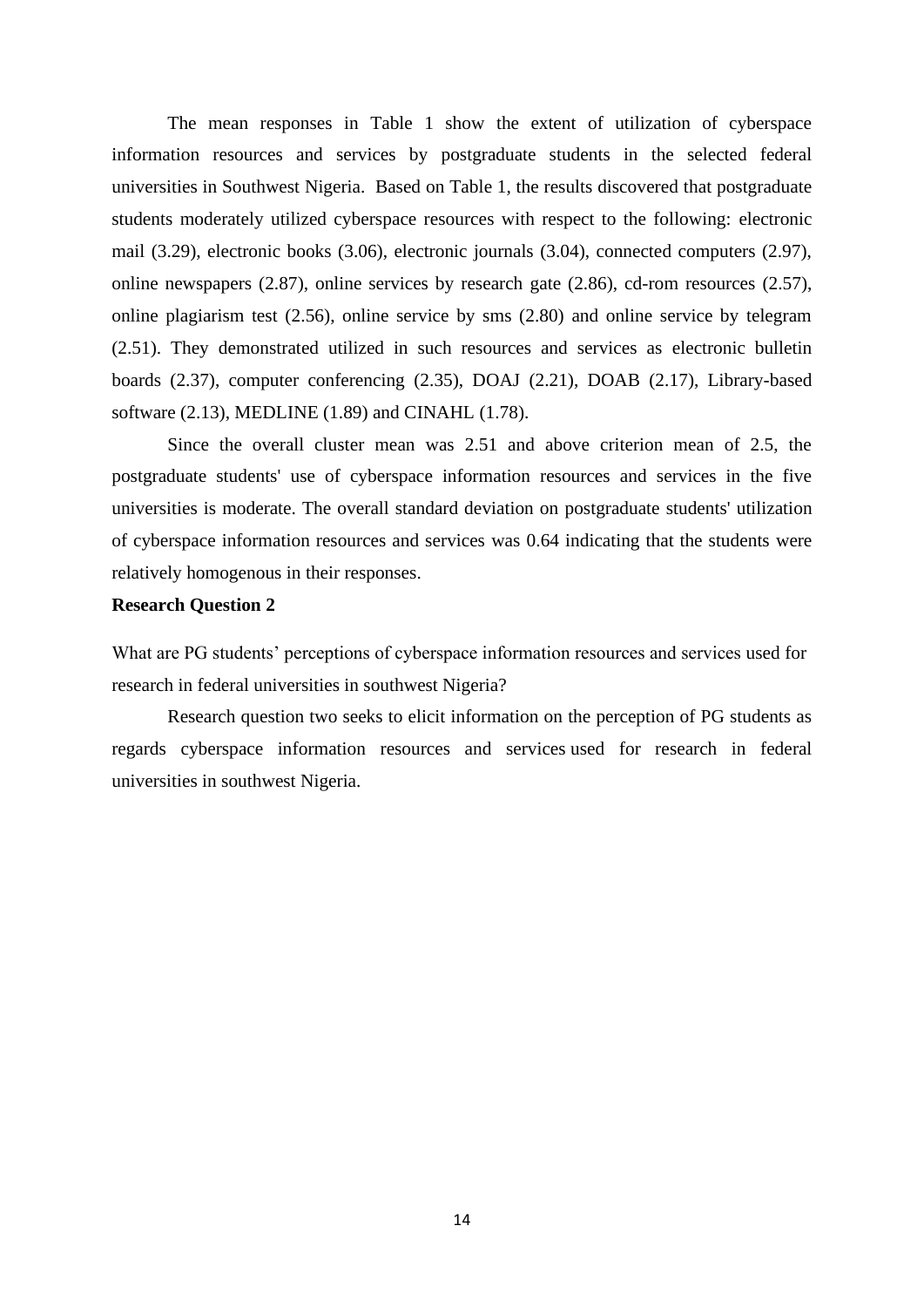| $\overline{\text{S/N}}$ | <b>Item Statement</b>                                                                                  |      | UI   |      | <b>OAU</b> |      | <b>FUNAB</b> |      | <b>UNILAG</b> |      | <b>FUTA</b> | <b>OVERALL</b> |      |        |                    |
|-------------------------|--------------------------------------------------------------------------------------------------------|------|------|------|------------|------|--------------|------|---------------|------|-------------|----------------|------|--------|--------------------|
|                         |                                                                                                        | ×    | G    | ×    | GS         | ×    | G.S          | ×    | G.S           | ×    | G.S         | ×              | GS   | REMARK | <b>RANK</b>        |
| $\overline{1}$          | Communication with other researcher is faster using<br>cyberspace                                      | 3.45 | 0.66 | 3.50 | 0.61       | 3.46 | 0.61         | 3.40 | 0.69          | 3.61 | 0.55        | 3.47           | 0.64 | A      | 2 <sub>ND</sub>    |
| 2                       | Research-related activities are more effectively carried 3.37<br>out in cyberspace platform            |      | 0.67 | 3.32 | 0.75       | 3.40 | 0.71         | 3.33 | 0.68          | 3.35 | 0.61        | 3.35           | 0.68 | A      | QTH                |
| 3                       | Information exchange among researcher is more<br>effective in cyberspace                               | 3.40 | 0.65 | 3.40 | 0.73       | 3.41 | 0.74         | 3.30 | 0.75          | 3.32 | 0.70        | 3.36           | 0.72 |        | 8 <sup>TH</sup>    |
| $\overline{4}$          | Cyberspace system (e.g cloud computing) provides 3.30<br>unlimited storage space for research findings |      | 0.74 | 3.33 | 0.78       | 3.42 | 0.72         | 3.27 | 0.79          | 3.40 | 0.77        | 3.33           | 0.77 | A      | $10^{TH}$          |
| 5                       | Cyberspace provides better contact between research<br>supervisor and subordinate                      | 3.17 | 0.82 | 3.04 | 0.83       | 3.14 | 0.79         | 3.15 | 0.82          | 3.03 | 0.98        | 3.11           | 0.85 | A      | $14$ <sup>TH</sup> |
| 6                       | Cyberspace provide better access to research information<br>on a global basis                          | 3.51 | 0.63 | 3.50 | 0.73       | 3.50 | 0.73         | 3.30 | 0.76          | 3.56 | 0.63        | 3.46           | 0.71 | A      | 3 <sub>RD</sub>    |
| 7                       | Cyberspace bridge the boundary between time and space<br>in global access to research information      | 3.45 | 0.72 | 3.44 | 0.72       | 3.44 | 0.70         | 3.40 | 0.77          | 3.47 | 0.68        | 3.44           | 0.73 | A      | $\Lambda$ TH       |
| 8                       | Research work can easily be corrected using cyberspace<br>platform and tools                           | 3.32 | 0.73 | 3.23 | 0.78       | 3.27 | 0.78         | 3.30 | 0.83          | 3.27 | 0.71        | 3.28           | 0.77 | A      | $12$ <sup>TH</sup> |
| 9                       | Cyberspace provides boundless access to review of 3.50<br>related literature                           |      | 0.65 | 3.50 | 0.71       | 3.43 | 0.65         | 3.23 | 0.77          | 3.41 | 0.67        | 3.40           | 0.71 | A      | 6 <sup>TH</sup>    |
| 10                      | Cyberspace is quick in accessing Bibliographic records                                                 | 3.37 | 0.70 | 3.40 | 0.74       | 3.31 | 0.77         | 3.34 | 0.75          | 3.43 | 0.66        | 3.37           | 0.72 | A      | 7 <sup>TH</sup>    |
| 11                      | Cyberspace is easy to use                                                                              | 3.32 | 0.76 | 3.35 | 0.71       | 3.34 | 0.66         | 3.23 | 0.77          | 3.31 | 0.62        | 3.31           | 0.72 | A      | $11^{TH}$          |
| 12                      | Search results in cyberspace are displayed in an<br>understandable format                              | 3.25 | 0.76 | 3.30 | 0.65       | 3.23 | 0.73         | 3.16 | 0.80          | 3.20 | 0.63        | 3.23           | 0.72 | A      | 13 <sup>TH</sup>   |
| 13                      | Information from cyberspace is as reliable as the one in<br>the traditional library                    | 3.23 | 0.73 | 3.17 | 0.77       | 3.21 | 0.76         | 3.03 | 0.91          | 3.20 | 0.80        | 3.16           | 0.81 | A      | 13 <sup>TH</sup>   |
| 14                      | With cyberspace, one can access e-resources quickly                                                    | 3.42 | 0.65 | 3.51 | 0.60       | 3.46 | 0.66         | 3.21 | 0.86          | 3.55 | 0.58        | 3.42           | 0.71 | A      | 5TH                |

# *Table 2: Postgraduate students' perceptions of cyberspace information resources and services used for research in federal universities in southwest Nigeria*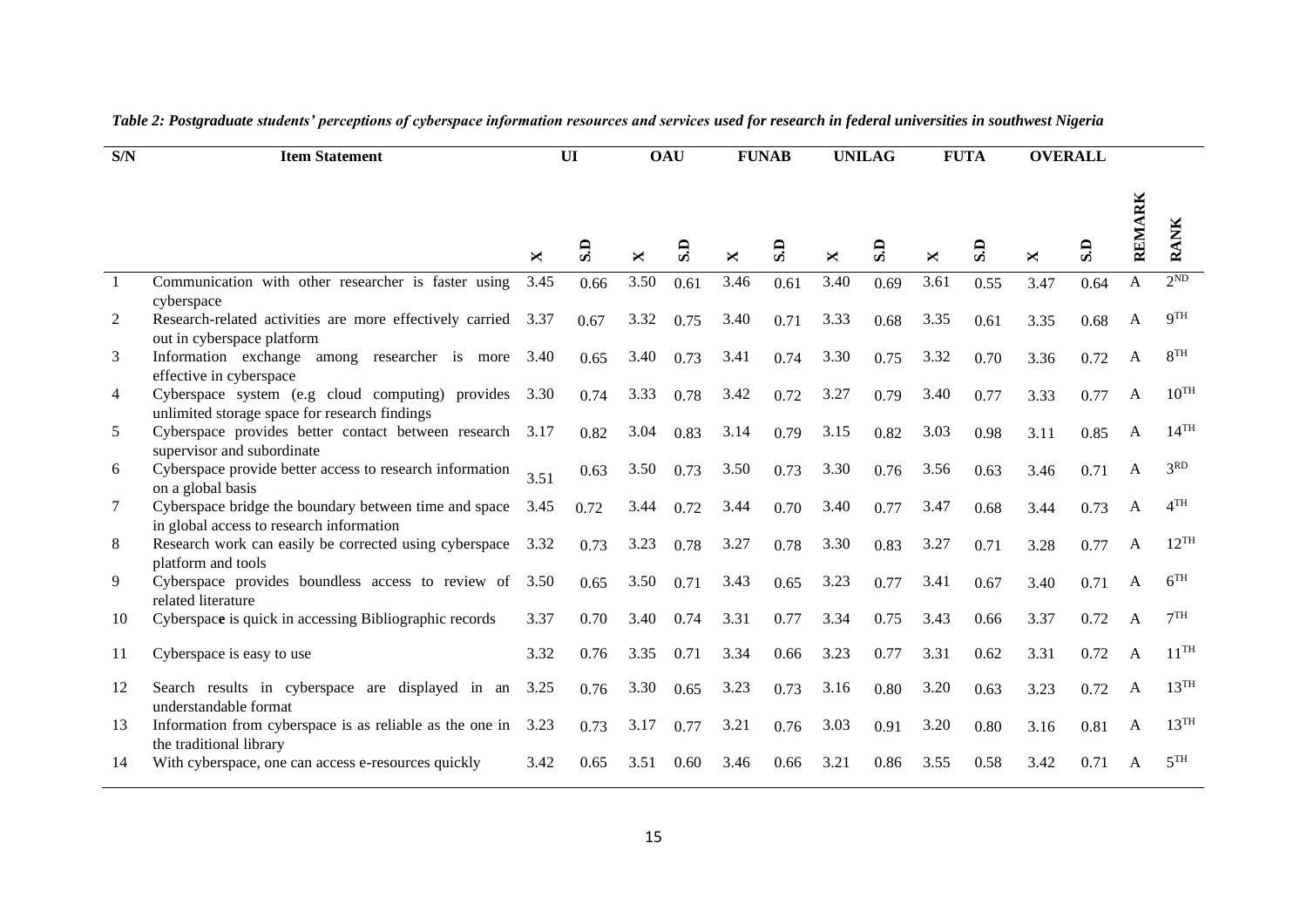|    | Cyberspace gives me unlimited access to information $3.42$ $0.67$ $3.50$ $0.72$ $3.53$ |      |      |      |                             |      | 0.64 | 3.27 | $0.84$ 3.55 |      | 0.56 | 3.44 | $0.72 \quad A$    | $4^{\text{TH}}$ |
|----|----------------------------------------------------------------------------------------|------|------|------|-----------------------------|------|------|------|-------------|------|------|------|-------------------|-----------------|
| 16 | resources worldwide<br>Cyberspace is faster in updating e-resources                    | 3.52 | 0.57 | 3.50 | 0.66                        | 3.46 | 0.67 | 3.36 | $0.80\,$    | 3.57 | 0.62 | 3.47 | $0.68$ A $2^{ND}$ |                 |
|    | Cyberspace facilitates the globalization of information 3.52<br>resources              |      |      |      | $0.63$ $3.55$ $0.67$ $3.56$ |      | 0.68 | 3.36 | 0.72        | 3.45 | 0.73 | 3.48 | 0.70              |                 |

**KEYS:** UI (University of Ibadan, Obafemi, Awolowo University (OAU), Federal University of Technology (FUTA), University of Lagos (UNILAG), Federal University of Agriculture, Abeokuta (FUNNAB), SA (Strongly Agree), A (Agree), D (Disagree), SD (Strongly Disagree), **X = Mean.**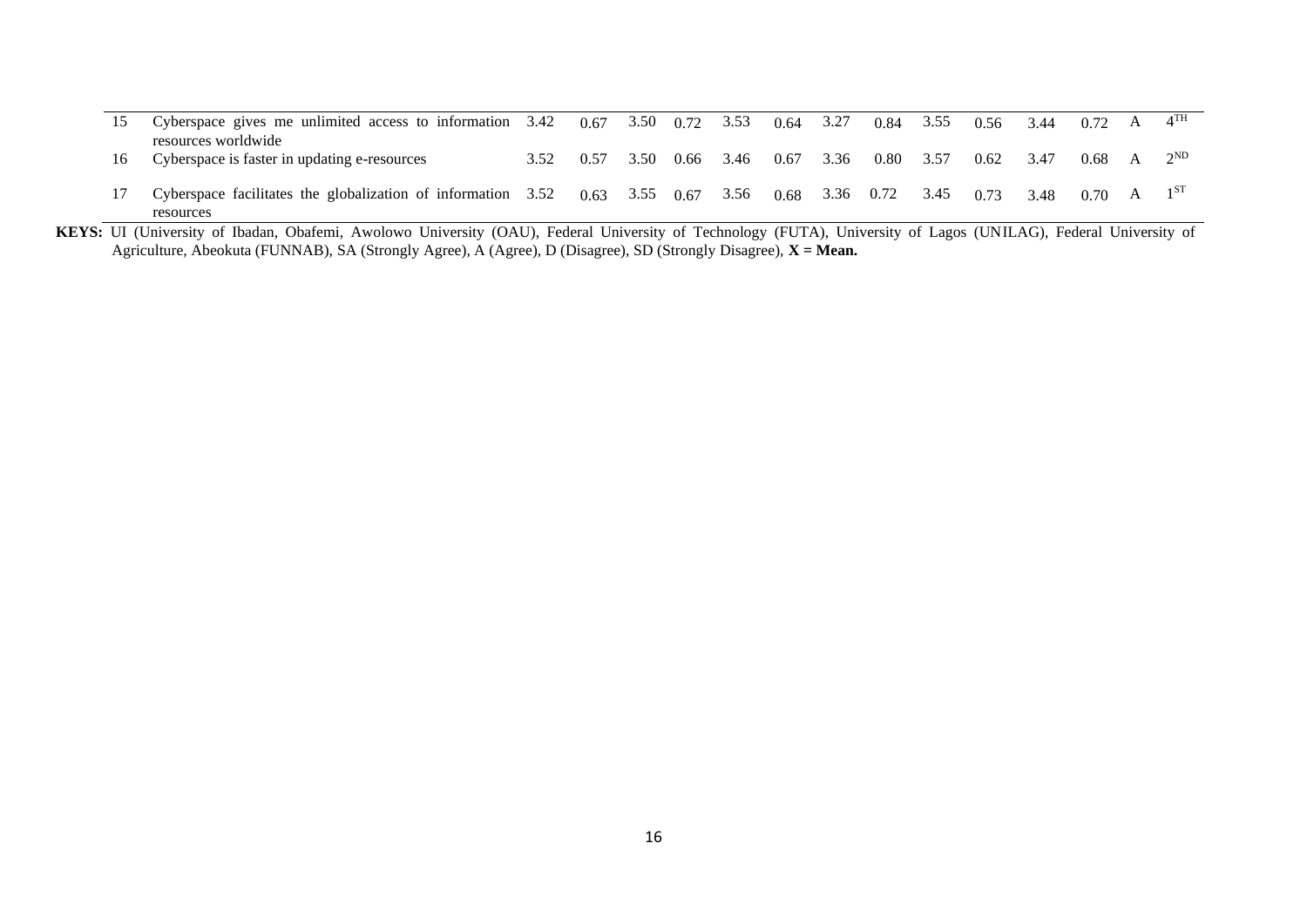The mean responses in Table 2 regarding PG students' perception of cyberspace information resources and services used for research in federal universities in southwest Nigeria shows that the items listed were all agreed upon to be true of what they considered cyberspace resources and services to be (mean of 3.46 and 3.11 respectively). The standard deviation items range between 0.89 and 0.64 indicating that the students were homogenous in their responses.

#### **Research Question 3**

What are PG students' purposes for using cyberspace information resources and services in federal universities in southwest Nigeria?

Research question three is formulated to ascertain PG students' purposes of using cyberspace information resources and services in federal universities in southwest Nigeria. .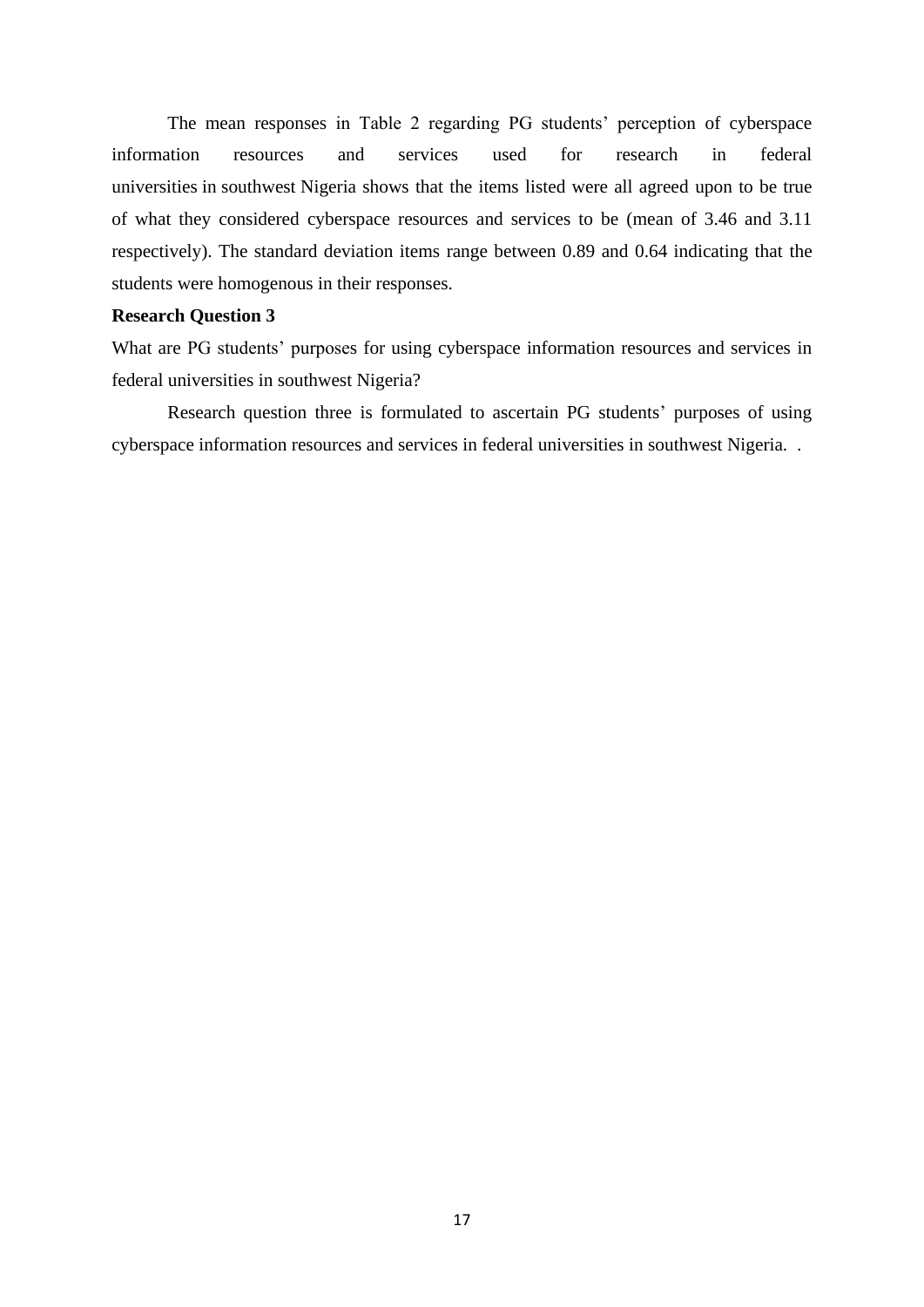| S/N | <b>Item Statement</b>                                                               |               | UI   |               | <b>OAU</b> |        | <b>FUNAB</b> |               | <b>UNILAG</b> |               | <b>FUTA</b> |        | <b>OVERALL</b> |           |                   |
|-----|-------------------------------------------------------------------------------------|---------------|------|---------------|------------|--------|--------------|---------------|---------------|---------------|-------------|--------|----------------|-----------|-------------------|
|     |                                                                                     | $\mathcal{X}$ |      | $\mathcal{X}$ |            | $\chi$ |              | $\mathcal{X}$ |               | $\mathcal{X}$ |             | $\chi$ |                |           |                   |
|     |                                                                                     |               |      |               |            |        |              |               |               |               |             |        |                |           |                   |
|     |                                                                                     |               | G.S  |               | G.S        |        | S.D          |               | GS            |               | G           |        | GS             | REMARK    | XК<br>≃           |
|     | For research purposes                                                               | 3.70          | 0.52 | 3.64          | 0.63       | 3.75   | 0.50         | 3.64          | 0.57          | 3.62          | 0.48        | 3.67   | 0.55           | <b>SA</b> | 1 ST              |
|     | Formulation of research objectives and questions                                    | 3.41          | 0.67 | 3.25          | 0.76       | 3.37   | 0.76         | 3.41          | 0.68          | 3.31          | 0.60        | 3.36   | 0.70           | A         | 7TH               |
| 3   | Articulating statement of the research problem                                      | 3.33          | 0.68 | 3.22          | 0.76       | 3.31   | 0.80         | 3.30          | 0.70          | 3.40          | 0.58        | 3.31   | 0.71           | А         | 8 <sup>TH</sup>   |
| 4   | Acquiring knowledge of theoretical framework                                        | 3.40          | 0.70 | 3.50          | 0.68       | 3.50   | 0.63         | 3.40          | 0.76          | 3.55          | 0.56        | 3.45   | 0.68           | Α         | $4$ <sup>TH</sup> |
| 5   | To examine relevant related empirical studies                                       | 3.59          | 0.69 | 3.42          | 0.69       | 3.50   | 0.59         | 3.40          | 0.66          | 3.53          | 0.63        | 3.46   | 0.66           | Α         | 3 <sup>RD</sup>   |
| 6   | Adoption of relevant research design                                                | 3.42          | 0.65 | 3.32          | 0.71       | 3.36   | 0.71         | 3.33          | 0.68          | 3.57          | 0.56        | 3.39   | 0.67           | A         | 6 <sup>TH</sup>   |
|     | Equip one in the knowledge of appropriate data collection<br>and analysis procedure | 3.40          | 0.73 | 3.37          | 0.72       | 3.50   | 0.65         | 3.37          | 0.70          | 3.46          | 0.73        | 3.41   | 0.71           | A         | 5 <sup>TH</sup>   |
| 8   | It assists me to check current information services                                 | 3.47          | 0.76 | 3.55          | 0.63       | 3.51   | 0.59         | 3.40          | 0.73          | 3.48          | 0.78        | 3.47   | 0.71           | A         | $2^{ND}$          |
| 9.  | It helps me interact with my supervisor                                             | 3.04          | 0.81 | 2.93          | 0.90       | 3.01   | 0.91         | 3.04          | 0.92          | 2.87          | 0.93        | 2.99   | 0.89           | A         | $11^{TH}$         |
| 10  | It helps in checking the correctness of references and<br>citations                 | 3.36          | 0.72 | 3.31          | 0.72       | 3.45   | 0.67         | 3.37          | 0.71          | 3.31          | 0.77        | 3.36   | 0.72           | A         | 7TH               |
| 11  | It helps in the packaging of research work                                          | 3.33          | 0.74 | 3.25          | 0.76       | 3.33   | 0.78         | 3.34          | 0.71          | 3.16          | 0.75        | 3.30   | 0.75           | A         | 9 <sup>TH</sup>   |
|     | It helps in presentation                                                            | 3.31          | 0.76 | 3.15          | 0.82       | 3.36   | 0.71         | 3.27          | 0.88          | 3.16          | 0.94        | 3.25   | 0.83           | А         | $10^{TH}$         |

#### *Table 3: Mean ratings and standard deviation of postgraduate students' purpose of using cyberspace information resources and services in federal universities in southwest Nigeria.*

**KEYS:** SA= Strongly Agree, A = Agree, D= Disagree, SD= Strongly Disagree, University of Ibadan (UI), Obafemi Awolowo University (OAU), Federal University of Abeokuta (FUNAB), University of Lagos (UNILAG), Federal University of Technology (FUTA), **X = Mean.**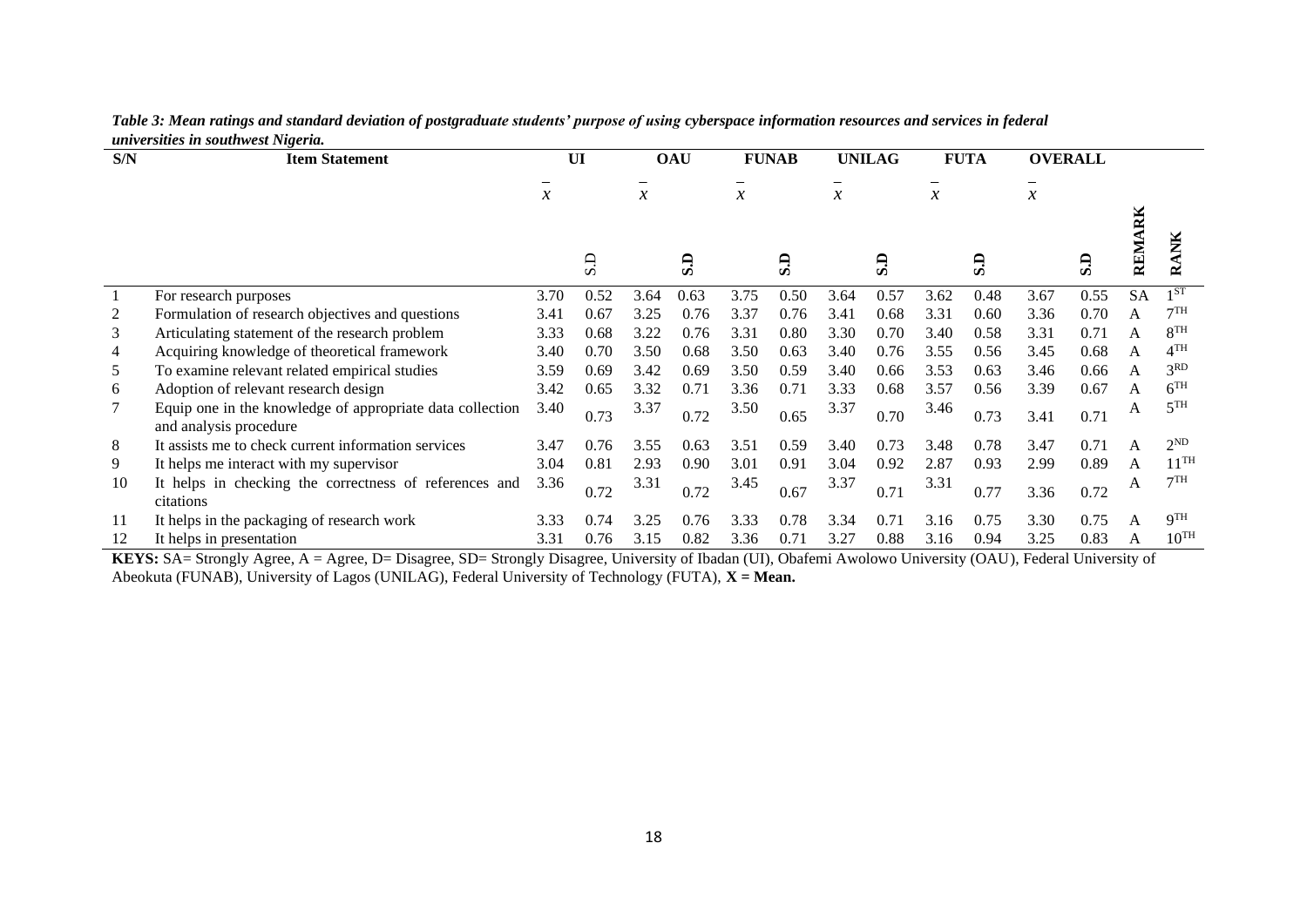Results in Table 3 show postgraduate students' purposes of using cyberspace information resources and services in federal universities in southwest Nigeria. It was revealed that postgraduate students use cyberspace information resources and services for research purposes (3.67), checking current information services (3.47), acquiring knowledge of theoretical framework (3.45) and examining relevant related empirical studies (3.67); these values are above criterion mean of 2.5. This implies that postgraduate students' purpose of using cyberspace information resources and services were all accepted. The standard deviation values indicate that the respondents were relatively homogenous in their responses.

**H01:** There is no significant difference in the mean ratings of male and female postgraduate students on the utilization of cyberspace information resources and services for research in federal universities in southwest Nigeria

*Table 4: t-test analysis of the difference in the mean rating of male and female postgraduate students on the utilization of cyberspace information resources and services for research in federal universities in southwest Nigeria*

| <b>SN</b>     | Gender                                                  | . . | $\overline{\phantom{0}}$<br>л | <b>SD</b> | t-value  | df   | Sig.  | Dec. |  |
|---------------|---------------------------------------------------------|-----|-------------------------------|-----------|----------|------|-------|------|--|
|               | Male                                                    | 588 | 2.47                          | 0.65      | $-0.138$ | 1058 | 0.890 | NS   |  |
| $\gamma$<br>∸ | Female                                                  | 412 | 2.48                          | 0.66      |          |      |       |      |  |
|               | $\sim$ $\sim$ $\sim$ $\sim$ $\sim$ $\sim$ $\sim$ $\sim$ |     |                               |           |          |      |       |      |  |

NS= Not Significance

The result in Table 4 was a t-test analysis of the mean difference between the responses of male and female postgraduate students on their utilization of cyberspace information resources and services for research in federal universities in southwest Nigeria. The t-value of -0.13 with a degree of freedom of 1058 and a significant value of 0.89 showed that there is no significant difference in the mean ratings of male and female postgraduate students on the utilization of cyberspace information resources and services for research in federal universities in southwest Nigeria. Thus, the null hypothesis of no significant difference in the mean ratings of male and female postgraduate students on the utilization of cyberspace information resources and services for research in federal universities in Southwest, Nigeria was accepted. This implied that postgraduate students' utilization of cyberspace information resources and services for research in federal universities in southwest Nigeria are the same.

**H02:** There is no significant difference in mean ratings of male and female PG students on perception of cyberspace information resources and services used for research in federal universities in southwest Nigeria.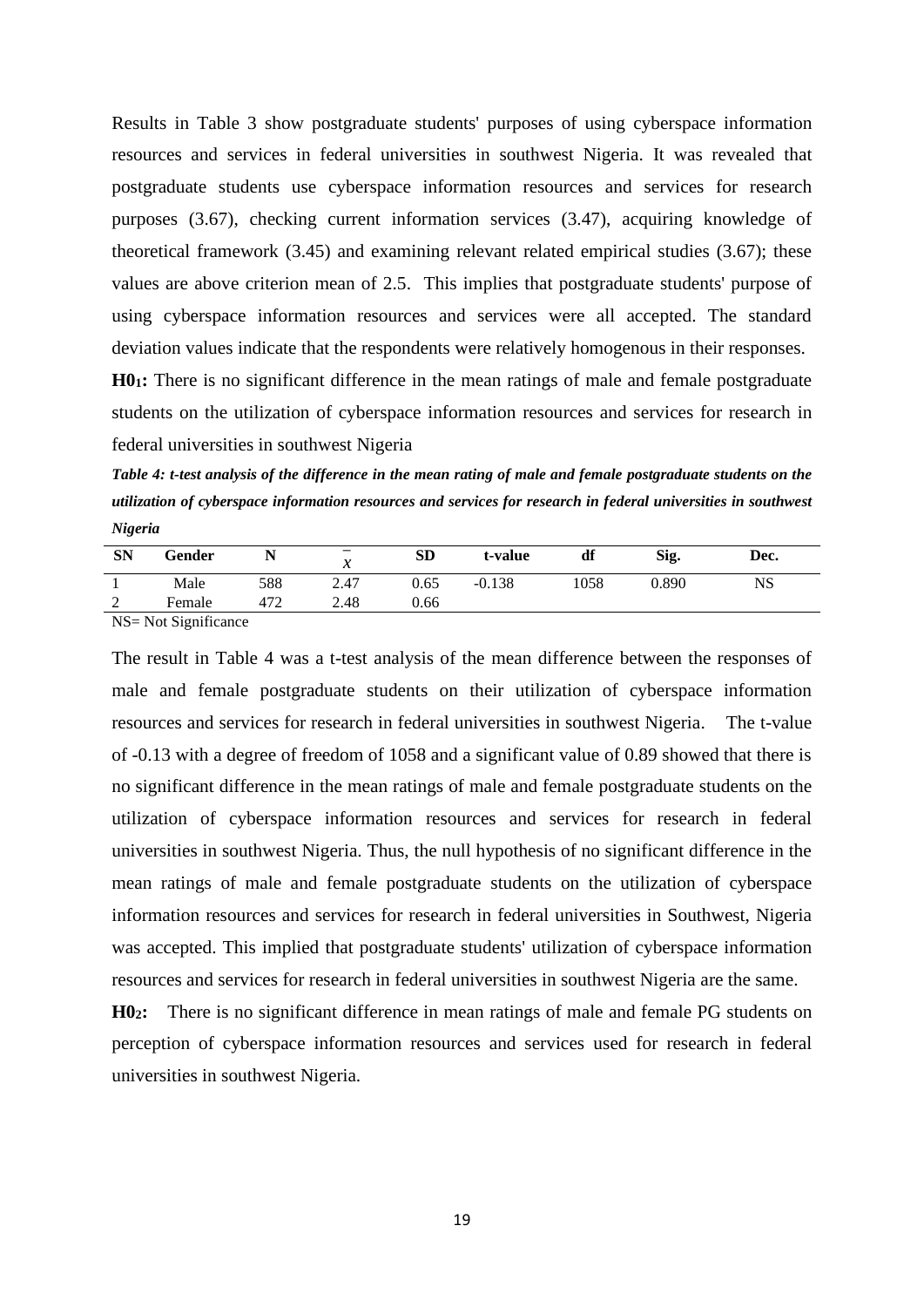*Table 5: t-test analysis of the difference in the mean rating of male and female PG students on perception of cyberspace information resources and services used for research in federal universities in southwest Nigeria*

|           |                                  |      |            | .       |      |      | $\sim$ $\sim$ $\sim$ |  |
|-----------|----------------------------------|------|------------|---------|------|------|----------------------|--|
| <b>SN</b> | Gender                           | △    | ${\bf SD}$ | t-value |      | Sig. | Dec.                 |  |
|           | Male                             | 3.38 | 0.47       | 1.90    | 1058 | 0.62 | NS                   |  |
| 2         | Female                           | 3.32 | 0.50       |         |      |      |                      |  |
|           | المناصب المحمد المحافي والمستحدث |      |            |         |      |      |                      |  |

 $S =$  Significant, NS= Not Significance

The result in Table 5 is a t-test analysis of the mean ratings of male and female PG students on perception of cyberspace information resources and services used for research in federal universities in southwest Nigeria. Results presented in Table 5 showed that there is no significant difference in the mean ratings of male and female PG students on perception of cyberspace information resources and services used for research in federal universities in southwest Nigeria. The cluster t-value of -1.90 with a degree of freedom of 1058 and a significant value of 0.62 confirms this result. Thus, the null hypothesis that there is no significant difference in the mean ratings of male and female PG students on perception of cyberspace information resources and services used for research in federal universities in southwest Nigeria was accepted. This implies that PG students' perception of cyberspace information resources and services used for research in federal universities in southwest Nigeria remains the same.

**H02:** There is no significant difference in the mean ratings of male and female PG students' purposes of using cyberspace information resources and services in federal universities in southwest Nigeria.

|           |        |      |      | -using cyberspace information resources and services in feaeral universities in southwest internal |      |       |      |
|-----------|--------|------|------|----------------------------------------------------------------------------------------------------|------|-------|------|
| <b>SN</b> | Gender |      | SD   | t-value                                                                                            |      | Sig.  | Dec. |
|           | Male   | 3.35 | 0.50 | $-1.033$                                                                                           | 1058 | 0.302 | NS   |
|           | Female | 3.39 | 0.48 |                                                                                                    |      |       |      |
|           |        |      |      |                                                                                                    |      |       |      |

*Table 6:* **T-test table** *of the difference in the mean rating of male and female PG students on purposes of using cyberspace information resources and services in federal universities in southwest Nigeria*

 $S =$  Significant

The result in Table 6 was a t-test analysis of male and female PG students' mean ratings on their purposes of using cyberspace information resources and services in federal universities in Southwest Nigeria. The t-value of -1.03 with a degree of freedom of 1058 and a significant value of 0.30 showed that there was no significant difference in the mean ratings of PG students on their purposes of using cyberspace information resources and services in federal universities in southwest Nigeria. Thus, the null hypothesis that there is no significant difference in the mean ratings of male and female PG students on the purposes of using cyberspace information resources and services in federal universities in Southwest Nigeria was accepted. This implies that postgraduate students use cyberspace information resources and services for similar purposes.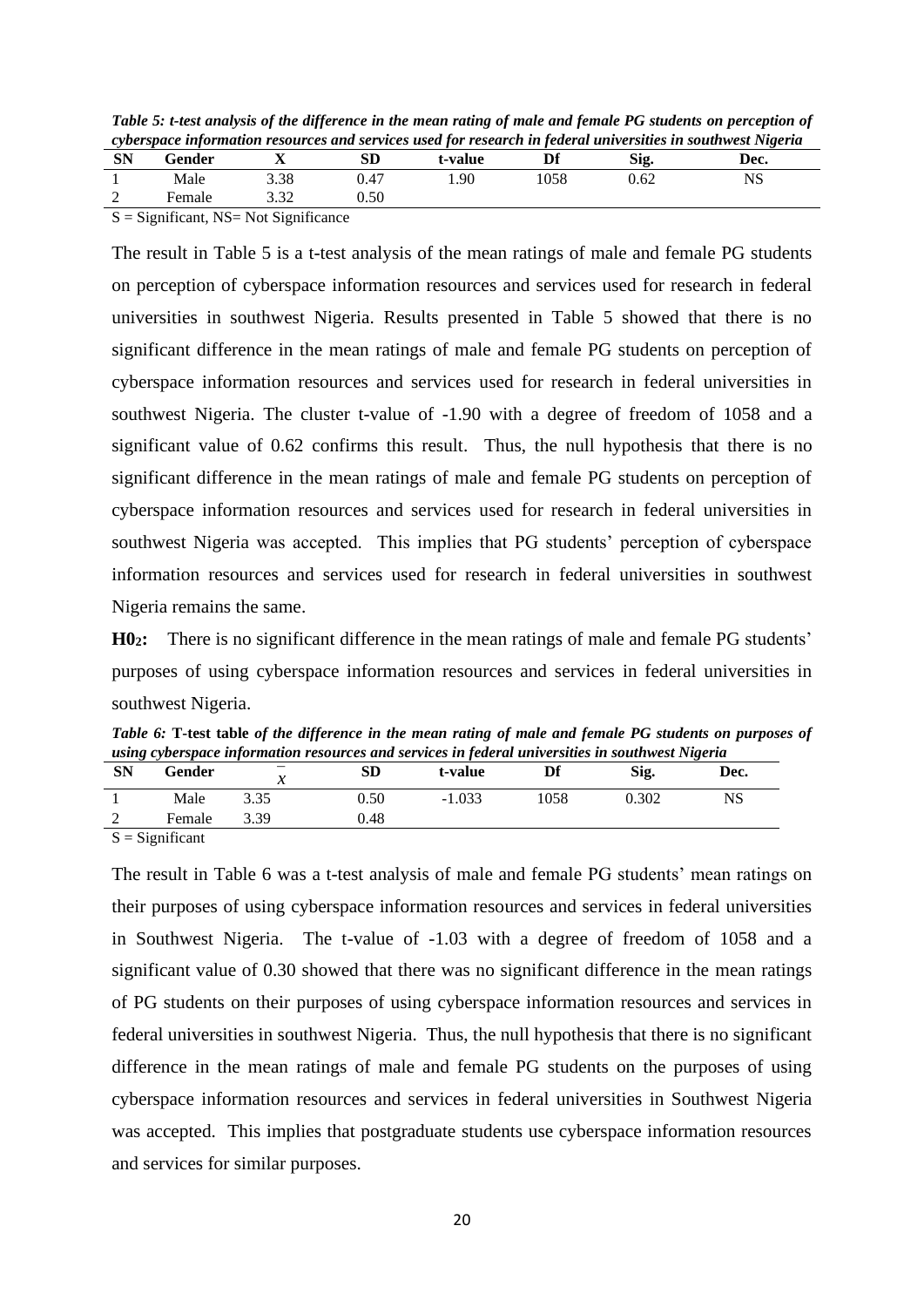#### **DISCUSSION**

 The findings revealed that respondents moderately utilized resources and services such as Connected Computers, Electronic mail, Library based software, LAN, Electronic journals, Electronic books, Newspapers, Science direct, Online services (by, SMS, E-mail, Telegram, Research Gate), Online Plagiarism Test and Ordering of Research Resources by Ejournal articles. However, there is a slight difference with FUTA respondents which shows that they do not utilize resources such as Library-based software, AGORA, OARE, DOAJ, CINAHL, MEDLINE, Online Library Catalogue Weblogs, Online referral service, Online bibliographic services, Online library orientation, Institutional Computer Use Services, free internet access. Though some of these resources and services were made available to them, yet they were indicated not used. This might be because some of them have refused to update themselves about current trends of what is available, accessible and of paramount importance to their research work. In some of the universities, most of the PG students that access them for their research work do so for personal curiosity of searching for current and up-to-date information to satisfy their research need. Some of the students were having difficulties in utilizing the available ones due to a lack of proper orientation of what cyberspace information and services are all about. This is in agreement with Ankamah, Akussah and Adams (2018) who indicated that students accessed cyberspace for quick access to information, the convenience of access to information, and time-saving and current information features. Relatively, Rajagopal and Chinnasamy (2012) pointed out that students utilized cyberspace information resources for study, research and to update their knowledge. On the other hand, Onifade, Ogbuiyi and Omeluzor (2013) found that postgraduate students do not regularly utilize the library and for those using the library, their main aim is to check for research materials.

 Analysis of PG students' perception of cyberspace information resources and services indicate that it was positive. Jiang and Wang (2006) opined that service perception is the users' judgment and evaluation of a service performance received and how it compares to their need. Also, Alsamydai et al (2014) agreed that perception is a psychological ability of PG students to evaluate an object with some degree of favour or disfavour. In addition, Edem and Afebende (2011) stated that for the perceptions of postgraduate student users to be positive, cyberspace information resources and services in the universities must keep abreast of new technological advances and the staff/personnel of the libraries must be highly trained, self-motivated, flexible, enthusiastic, service-oriented and have excellent interpersonal skills. Finally, this was in line with the findings of Bagudu and Sadiq (2013) that PG students'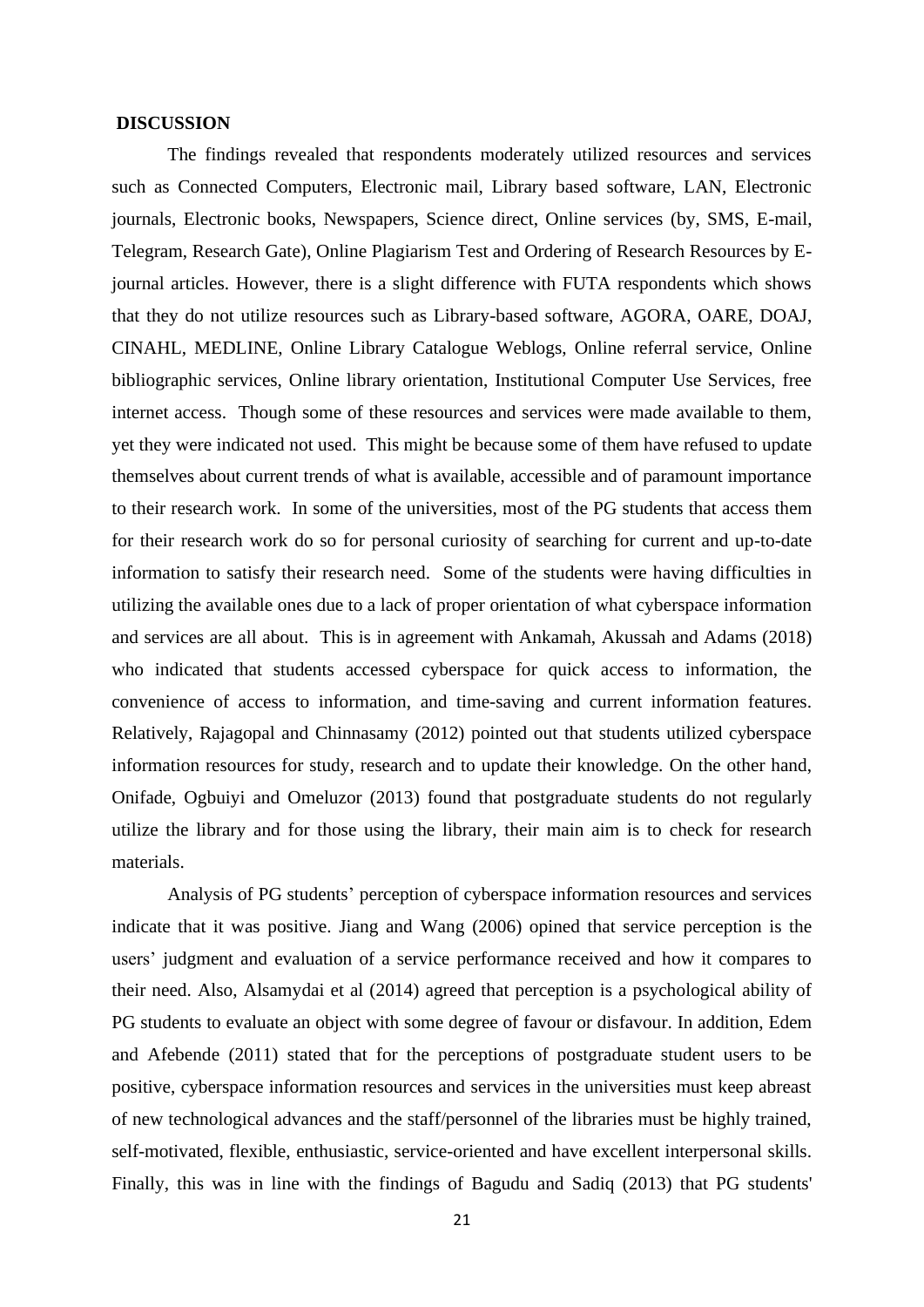response as regards their perception towards the use of cyberspace information resources and services was positive.

 Findings show that PG students purpose of use of cyberspace resources and services were mainly for research purposes, formulation of research objectives and questions, articulation of research statement, acquiring knowledge of theoretical framework, examining relevant related empirical studies, adoption of relevant research design, acquiring knowledge on appropriate data collection and analysis, assisting in student-supervisor interaction, and presentation of research. To buttress this assertion, Emwanta and Nwalo (2013) observed that e-resources are popularly used by postgraduate students for information retrieval due to their time-saving qualities and the convenience of remote access to full-text journals. Similarly, Reiner and Smith (2008) posit that postgraduate students use e-resources for research and assignments. This is in line with Adetimirin's (2012) observation that postgraduate students utilize cyberspace electronic information resources to complement what has been taught in their various courses and lecture notes, complete their assignment and term papers, undertake a project, write reports, read and pass examinations. This is against the view of Adesoye and Amusa (2013) that postgraduates mainly use electronic information resources for their test and assignments. In addition, Obaje and Camble (2016) observed that e-resources are used by postgraduate students for project writing and contend that the use of e-resources enables postgraduates to come to terms with research frontiers from other countries, thereby making research less difficult. Sampath Kumar and Kumar (2010) stated that the majority of the academic community including postgraduate students uses electronic information sources for their academic-related work. For a more positive perception of postgraduate students, university libraries services and resources must keep abreast of new technological advances. Library staff must be highly trained, self-motivated, flexible, enthusiastic, and serviceoriented. Internet connection coverage should be improved and extended by library management. Finally, universities should consider means of generating additional funds as the need for further research increase daily.

#### **CONCLUSION**

Based on the study outcomes, the researchers note that PG students' perception of cyberspace information resources and services were positive. Also, there is no significant difference in the mean ratings of male and female postgraduate students on the utilization of cyberspace information resources and services for research in federal universities in southwest Nigeria. Furthermore, there is no significant difference in the mean ratings of male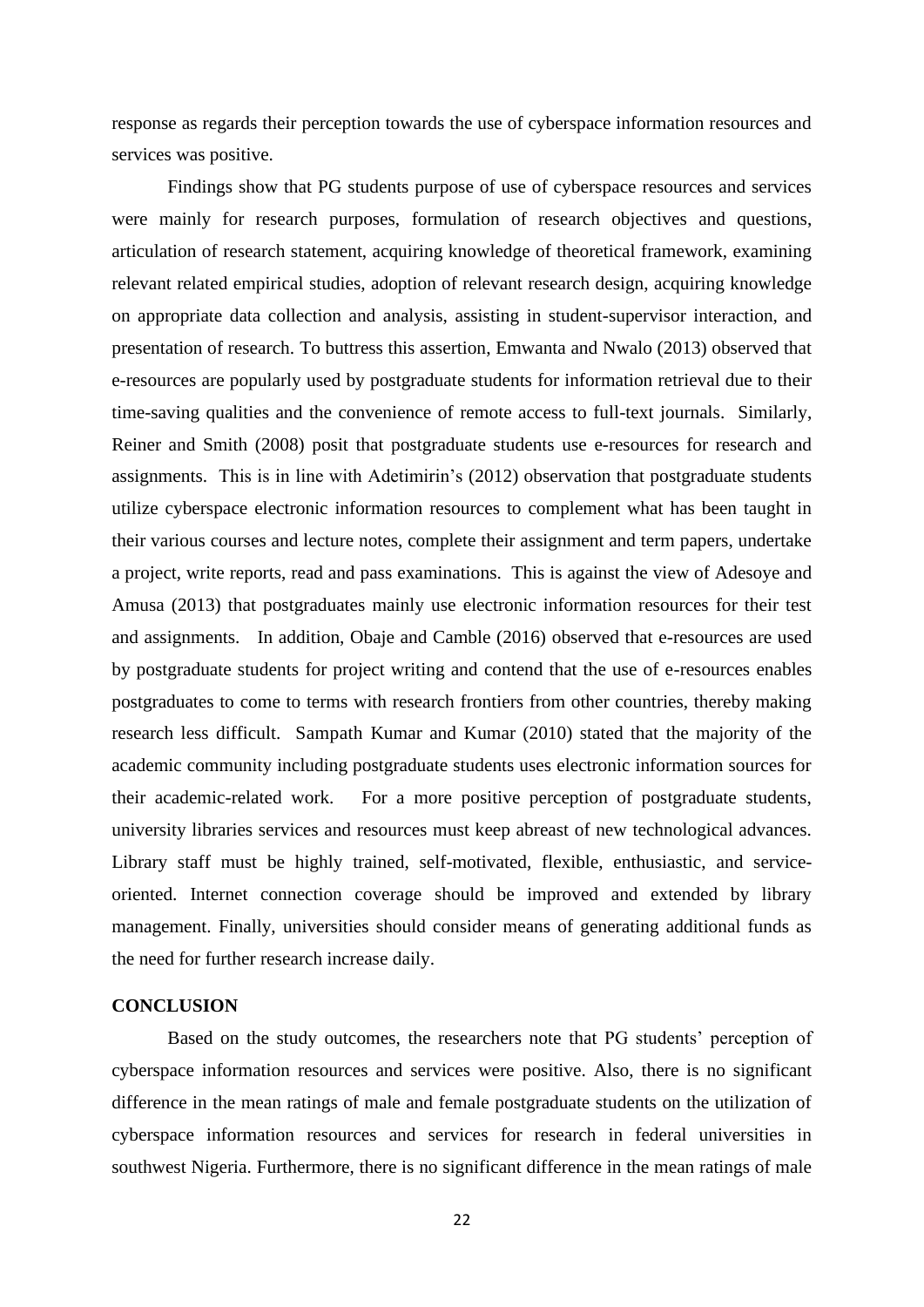and female PG students on perception of cyberspace information resources and services used for research in federal universities in southwest Nigeria. Finally, there is no significant difference in the mean ratings of male and female PG students on the purposes of using cyberspace information resources and services in federal universities in Southwest Nigeria.

#### **REFERENCES**

- Abedalaziz, N., Jamaluddin, S., & Leng, C. H. (2013). Measuring attitudes toward computer and internet usage among postgraduate students in Malaysia. *Turkish Online Journal of Educational Technology*-TOJET, 12(2), 200-216.
- Abubakar, B. M. (2011). Academic libraries in Nigeria in the 21st century. *Library Philosophy and Practice* (e-journal), 446.
- Abubakar, D. & Adetimirin, A. (2015). Influence of computer literacy on postgraduates' use of e-resources in Nigerian university libraries. *Library Philosophy and Practice (ejournal)*, 1207.
- Adenike, O., Akin, O.T., & Huy, D. (2014). Online public access catalogue [OPAC] in Nigerian libraries: a case study of the Kenneth Dike Library and University of Lagos Library*. Ozean Journal of Social Sciences,* 6(3), 55-65.
- Adesoye, A.E. & Amusa, O. I. (2013). Use of electronic resources in health sciences institutions in Ogun State, Nigeria. *PNLA Quarterly*, 77(3) 28-41.
- Adetimirin, A. E. (2012). ICT literacy among undergraduates in Nigerian universities. *Education and Information Technologies*, 17(4), 381-397.
- Adigun, A., Ojo, G., Salvador-Olayokun, S., Yewande, M., Abdulazeez, M., & Babatunde, O. (2011). An Assessment of Online Public Access Catalogue (OPAC) Utilization in Two Selected University Libraries in Lagos State, Nigeria. *Information Manager* (The), 11(1-2), 85-90.
- Agber, T. (2013). *Assessment of online resources usage by agricultural science lecturers of tertiary institutions in Benue State*. M.Sc. Thesis, University of Nigeria, Nsukka.
- Agboola, I. O. (2010). Information seeking behavior of academics in Nigerian agricultural university. *Nigerian Library Link,* 8(1), 75-86.
- Aina, L. O. (2004). *Library and information science text for Africa*. Ibadan, Nigeria: Third World Information Services.
- Aliyu, A. (2006). Availability of information resources in Sharia court libraries in the northern states of Nigeria. *Zaria Journal of Librarianship,* 9(1), 92-102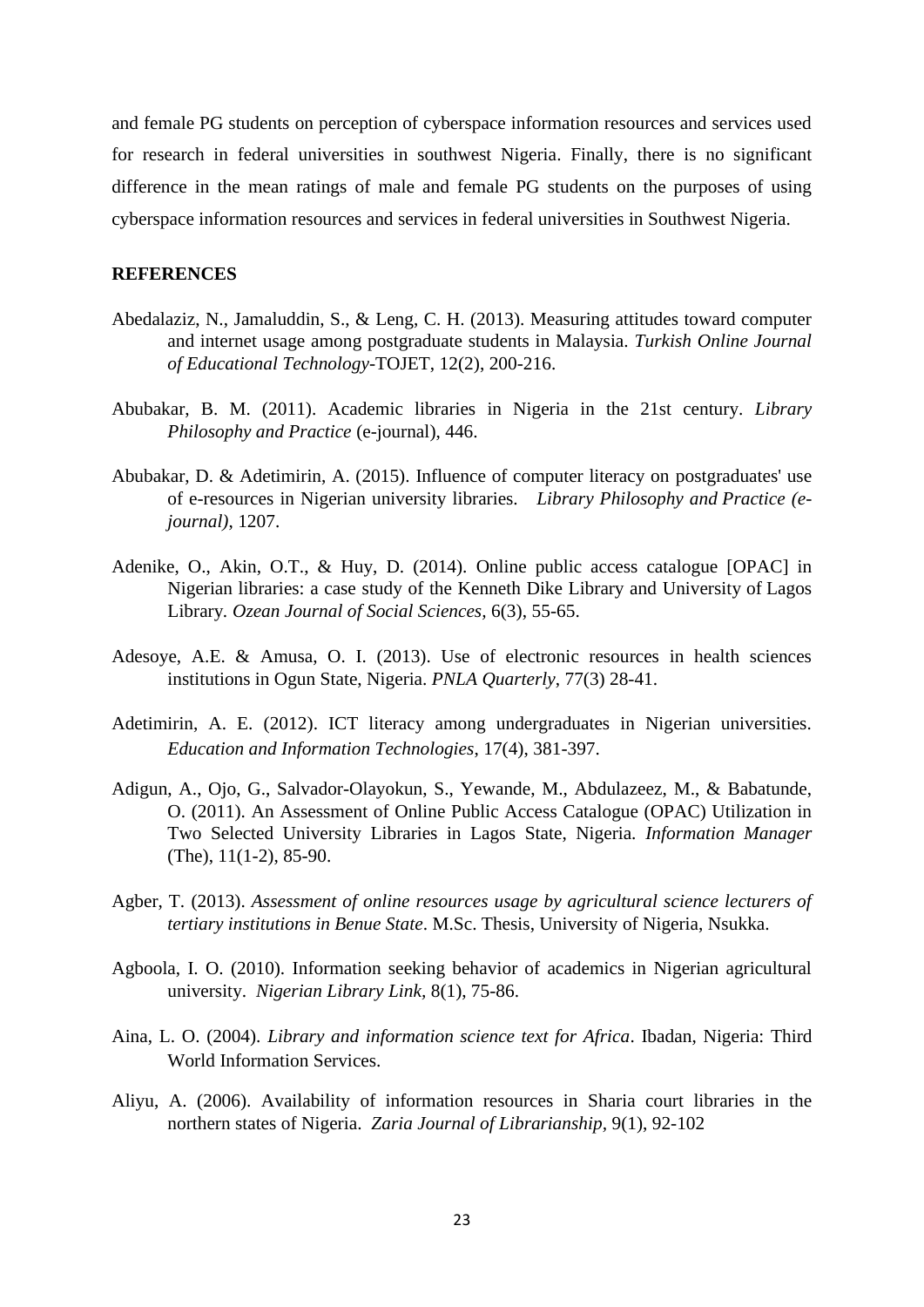- Allport, D.A. (2013). Attention and control: Have we been asking the wrong question? A critical review of twenty-five years. In D.E. Meyer & S. Kornblum (Eds), *Attention and performance XIV: Synergies in experimental psychology, artificial intelligence, and cognitive neuroscience* (*pp.* 183 – 218). Cambridge, MA: MIT Press.
- Alsamydai, M. J, Rudaina O. Y. & Al-Qirem, I. A. (2014). Measuring individual attitude towards Arabic speaking TV channels and the impact of these channels on current events*. International Journal of Business and Management*, 8, 73-88.
- Ani, O. E., & Ahiauzu, B. (2008). Towards effective development of electronic information resources in Nigerian university libraries. *Library Management*, 29 (6/7), 504-514
- Ankamah, S., Akussah, H., & Adams, M. (2018). Postgraduate students' perception towards the use of ICT in research in Ghanaian public universities. *Library Philosophy and Practice (e-journal)*, 1737.
- Anunobi, C.V. (2010). ICT availability and use in Nigerian university libraries. *Global Review of Library and Information Science,* 1 (1), 39-51*.*
- Aspfors, E. (2010). *Customer perception of service, store image and product assortment – from an interior store perspective*. Thesis, Vaasa University of Applied Sciences, Finland.
- Ayiah, E. M., & Kumah, C. H. (2011, August). Social Networking: a tool to use for effective service delivery to clients by African Libraries. In *World Library and Information Congress: 77th IFLA general conference and assembly* (p. 1-14).
- Bagudu, A. A. & Sadiq, H. S. (2013). Students' perception of digital library services: a case study of International Islamic University, Malaysia. *Library Philosophy and Practice (e-journal),* 894.
- Chiemeke, S., Longe, O. B., Umaret, S.S. & Shaib, I. O. (2007). Users' perceptions of the use of academic libraries and online facilities for research purposes in Nigeria. *Library Philosophy and Practice (e-journal)*, 116.
- Collins, M. & Grogg, J.E. (2011). Building a Better ERMS. *Library Journal,* 136, 22-28.
- Dadzie, P. S. (2007). Information literacy: assessing the readiness of Ghanaian universities. *Information Development*, 23(4), 266-277.
- Denton, W., & Coysh, S. J. (2011). Usability testing of VuFind at an academic library. *Library Hi Tech,* 29(2), 301-319.
- Edem, M. B. & Afebende, G. (2011). Developing digital libraries for improved academic information provision in Nigeria. *Library and Information Science Practitioner*. 4 (1 & 2), 313-323.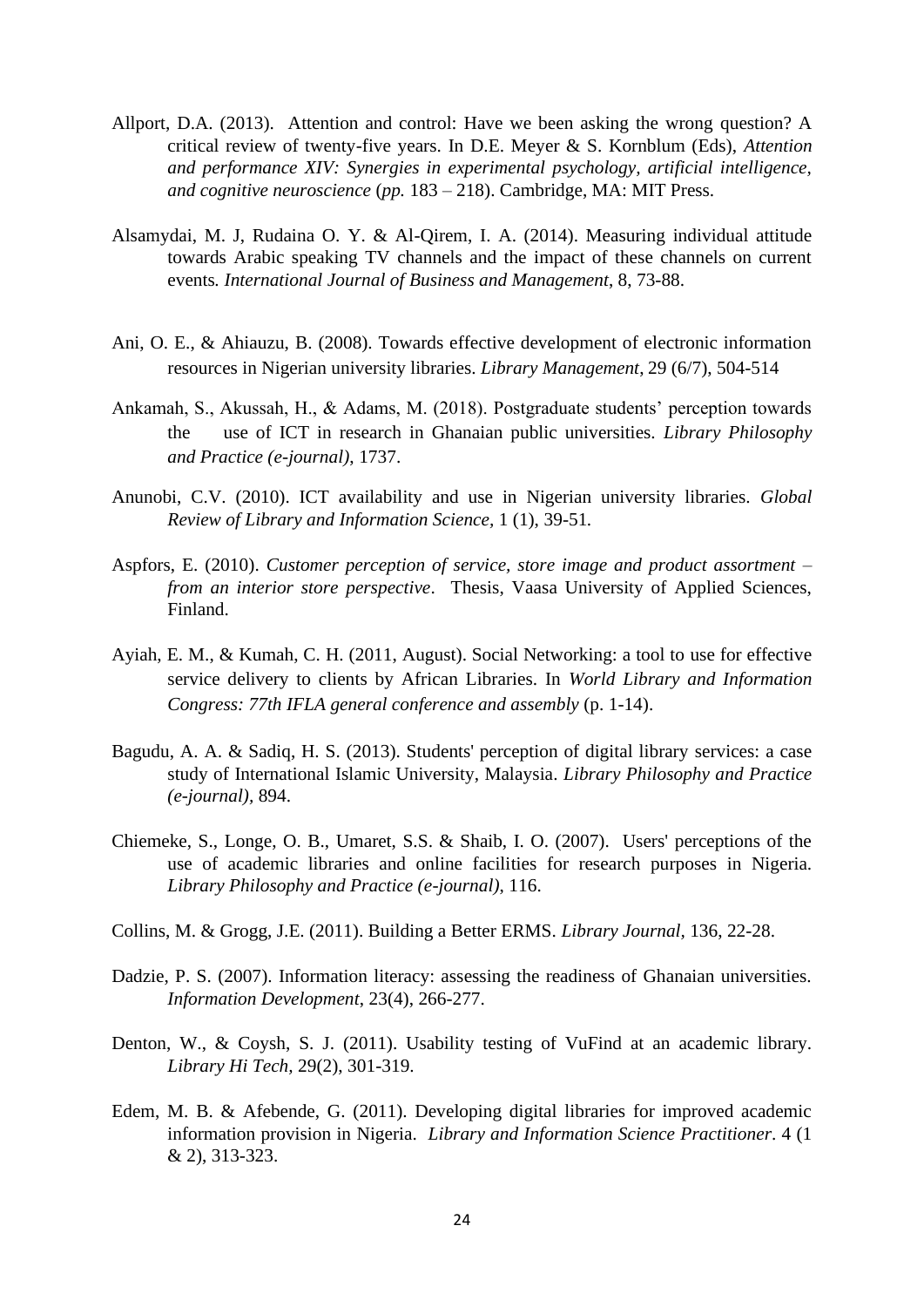- Edem, N. B. & Egbe, N. (2016) Availability and utilization of electronic resources by postgraduate students in a Nigerian university library: A case study of University of Calabar, Nigeria. *Information and Knowledge Management*, 6(2), 60-69.
- Eghworo, O. R., Ogo, E. P., & Ayomanor, K. E. (2015). Information communication technology: A catalyst for enhancing the role of libraries in the creation of an information society. *European Journal of Research and Reflection in Arts and Humanities*, 2(3), 39-47.
- Ekwe, A.I., Enaohwo, A.K., Amaechi, L.N. & Amadi, N.N. (2016). Application of ICT in teaching and learning of social studies in secondary schools: The way forward. *International Journal of Academia,* 2(1), 1-16.
- Emwanta, M & Nwalo, K.I.V. (2013). Influence of computer literacy and subject background on use of electronic resources by undergraduate students in universities in southwestern Nigeria. *International Journal of Library and Information Science*, 5(2), 29- 42.
- Eyitayo, S. A. (2009) Putting the library catalogue on the web: considerations and projections. In *Proceedings of selected papers of the cataloguing, classification and indexing section of the Nigerian Library Association* (p. 49-63).
- Gakibayo, A., Ikoja-Odongo , J. R., & Okello-Obura, C., (2013). Electronic Information Resources Utilization by Students in Mbarara University Library*. Library Philosophy and Practice (e-journal)*, 869.
- Gopinath, S. A. (2017). Perception and Use Electronic Information Resources among the Academic Community: A case study. *International Journal of Information Dissemination and Technology*, 7(2), 142-145.
- Hernon, P., & Altman, E. (2010). *Assessing service quality: Satisfying the expectations of library customers*. American Library Association.
- Ifedili, C., & Omiunu, S. (2012). Supervision of undergraduate final year's project requirement in Nigerian universities – the way out of the wood. *Asian Culture and History, 4*, 153-160.
- Isaac, S., Saini B. & Chaar B. B. (2016) The role of medicinal cannabis in clinical therapy: pharmacists' perspectives*. PLoS One*, 11, 125-130.
- Jiang, Y., & Wang, C. L. (2006). The impact of affect on service quality and satisfaction: the moderation of service contexts. *Journal of Services Marketing*, 20(4), 211-218
- Kuehl, D. T. (2009). From Cyberspace to Cyberpower: Defining the Problem. In *Cyberpower and National Security*. Washington, D.C.: National Defense University Press.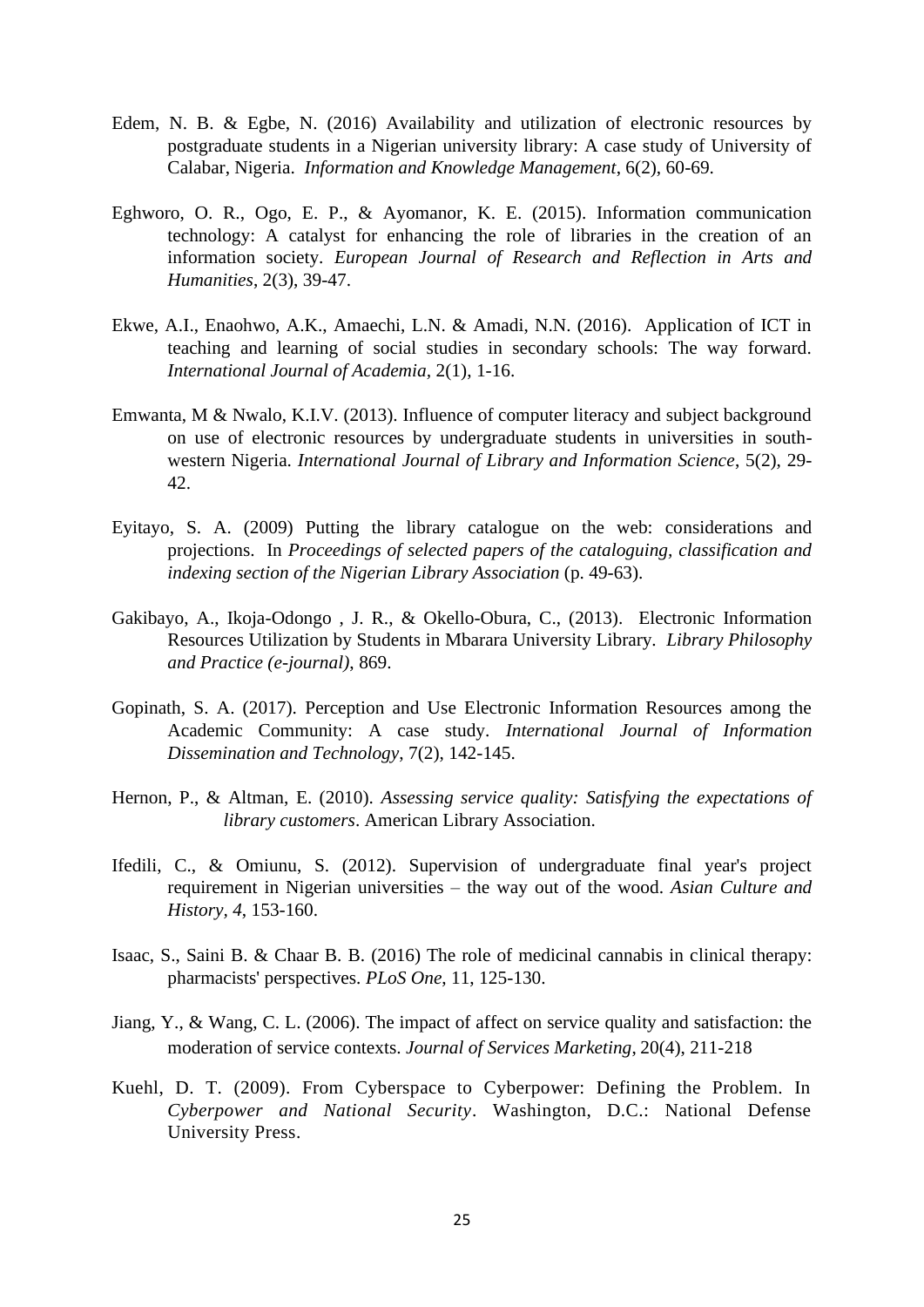- Salve, R., & Chavan, S. P. (2018). Skills and competencies for new generation of library  $\&$ information science professionals in India: an analytical study. *Knowledge Librarian*, 5(1), 63-72.
- Miao, H. & Wang Bassham, M. (2007). Embracing customer service in libraries. *Library Management*, 28 (1/2), 53-61.
- Obaje, M.A & Camble, E. (2008) Use of CD-ROM database by staff and students in the University of Jos Library: the information scientist. *International Journal of Information and Communication Technology (ICT)* 5(1), 7-8
- Olibie, E. I., Agu, N. N., & Uzoechina, G.O. (2015). Characteristics of Post Graduate Education Research Mentoring in Universities in Nigeria: Curricula Enhancement Strategies. *Journal of Curriculum and Teaching,* 4(1), 156-166.
- Omekwu, C.O. (2002). *Information dissemination and utilization in the research-extensionfarmer system interface of Osun state agricultural development*. Unpublished Doctoral Thesis, University of Ibadan.
- Omekwu, C., & Echezona, R.I. (2008). Emerging challenges and opportunities for Nigerian libraries in a global information system. In *libraries without borders: globalization of library and information services*. Paper presented at the 46<sup>th</sup> Annual National Conference and AGM National Library Association, 2008.
- Omekwu, O. C. (2016). *Cyberspace Revolution: Issues, Implications and Imperatives*. An Inaugural Lecture at the University of Nigeria delivered on Thursday, 8<sup>th</sup> Sept 2016.
- Omosekejimi, A. F., Eghworo, O. R. & Ogo, E. P**.** (2015)**.** Usage of electronic information resources (EIRS) by undergraduate students of Federal University of Petroleum Resources Effurun. *Information and Knowledge Management*, 5(4), 94-103.
- Onifade, F. N., Ogbuiyi, S. U., & Omeluzor, S. U. (2013). Library resources and service utilization by postgraduate students in a Nigerian private university. *International Journal of Library and Information Science*, 5(9), 294-299.
- Oyewusi, F.O. & Oyeboade*,* S.A. (2009). An empirical study of accessibility and use of library resources by undergraduates in a Nigerian state university of technology. *Library Philosophy and Practice* (e-journal). 277.
- Pinghao, L.Z., & Liu, Y.Q., (2011). A survey of the use of electronic resources at seven universities in Wuhan, China. *Program*, 45(Iss 1), 67-77
- Prabha, C., Connaway, L.S., Olszewski, L., & Jenkins, L.R. (2012). What is enough? Satisficing information needs. *Journal of Documentation,* 63(1), 74-89.
- Rajagopal, V., & Chinnasamy, K. (2012). Users' attitudes and approaches towards eresources and services in academic libraries of Puducherry Union Territory: A study. *Journal of Advances in Library and Information Science,* 1 (4), 149-152.